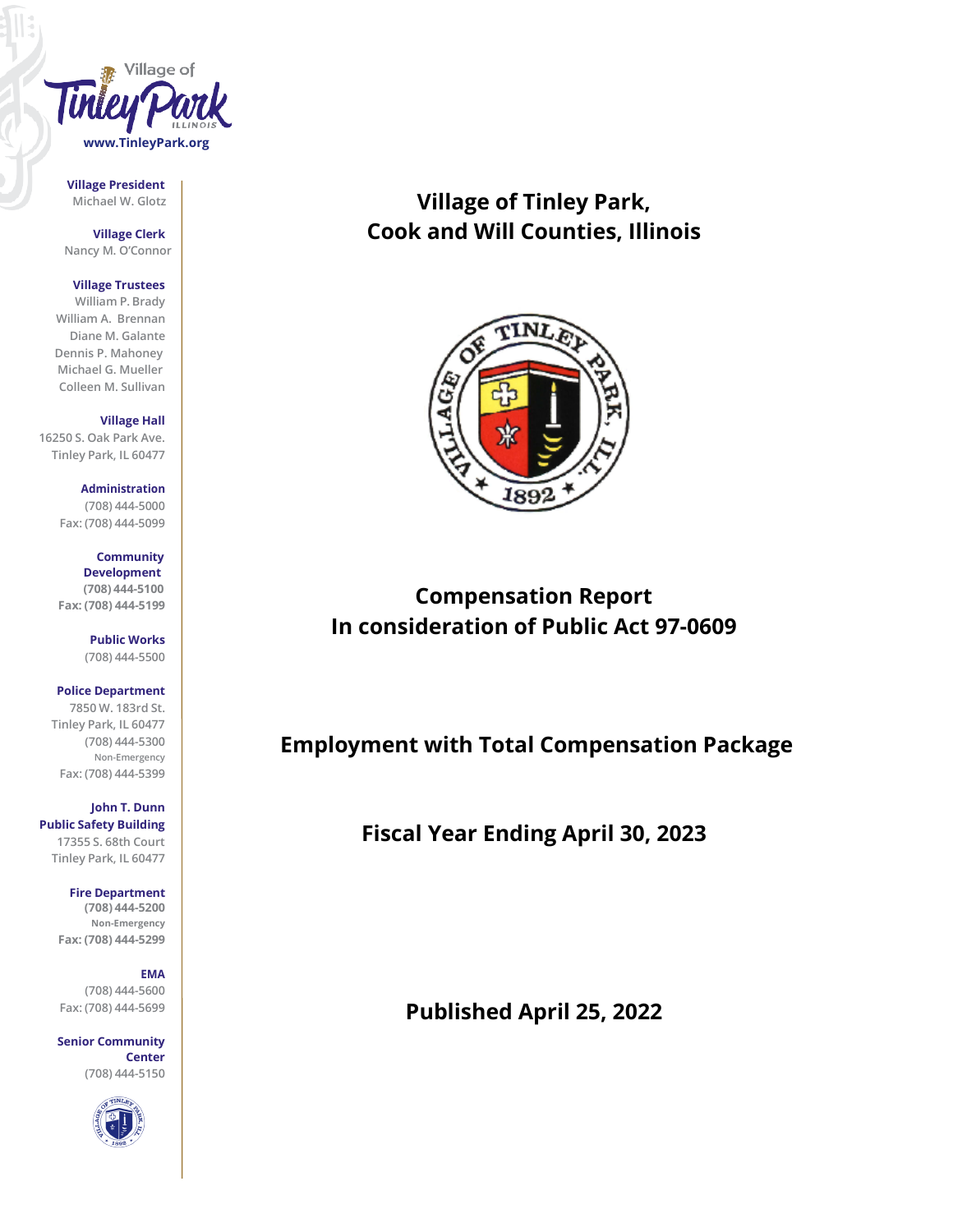

**Village President Michael W. Glotz**

**Village Clerk Nancy M. O'Connor**

### **Village Trustees**

**William P. Brady William A. Brennan Diane M. Galante Dennis P. Mahoney Michael G. Mueller Colleen M. Sullivan**

#### **Village Hall**

**16250 S. Oak Park Ave. Tinley Park, IL 60477**

## **Administration**

**(708) 444-5000 Fax: (708) 444-5099**

## **Community**

**Development (708) 444-5100 Fax: (708) 444-5199**

> **Public Works (708) 444-5500**

## **Police Department**

**7850 W. 183rd St. Tinley Park, IL 60477 (708) 444-5300 Non-Emergency Fax: (708) 444-5399**

**John T. Dunn Public Safety Building 17355 S. 68th Court Tinley Park, IL 60477**

## **Fire Department**

**(708) 444-5200 Non-Emergency Fax: (708) 444-5299**

## **EMA**

**(708) 444-5600 Fax: (708) 444-5699**

**Senior Community Center (708) 444-5150**



## **EMPLOYEE COMPENSATION**

In August 2011 Public Act 97-0609 became law. This Act amended the Illinois Open Meetings Act and the Illinois Pension Code and requires additional disclosures to be provided by Illinois public bodies.

The Act provides that any Illinois Municipal Retirement Fund (IMRF) employer that approves an IMRF eligible employee's total compensation package equal to or in excess of \$150,000 per year must post the total compensation package at least 6 days before the approval of said compensation package or a budget. The Act requires that all IMRF employers must post information for each IMRF eligible employee having a total compensation package that exceeds \$75,000 per year within 6 days of approval of a budget.

For purposes of the Act, "Total Compensation Package" means payments by the employer to the employee for salary, health insurance, a housing allowance, a vehicle allowance, a clothing allowance, bonuses, loans, vacation days granted, and sick days granted. This definition of "Total Compensation Package" under the Act includes only items that are paid directly to the employee, and not expenses incurred by the employer for the benefit of the employee. Accordingly, expenses such as health insurance premiums, and retirement system contributions (which would also include the employer share of contributions for Social Security and Medicare) paid by the Village to companies or individuals other than the employees would not be included in the computation of the Total Compensation Package. An employee's vacation time is provided in accordance with Section 6.6 and sick time is provided in accordance with Section 6.10 of the Village of Tinley Park Personnel Manual and is included within the salary for the position and is not an additional compensation benefit.

Under the provisions of the Act, the Village is only required to provide disclosure for employees participating in the IMRF pension system with Total Compensation greater than \$75,000. The Village is providing the attached list of all existing and proposed employee positions inclusive of such other costs incurred and paid by the Village that benefit the employee. This exceeds the disclosure requirement of the Act. All proposed positions meeting this benchmark, including those covered by other pension or retirement systems other than IMRF, are also included. The report also includes part-time positions where the expected hours can reasonably be estimated or projected. For part-time positions where the hours cannot be projected, a schedule of the Total Compensation Package on an hourly wage basis is provided. The reporting of these part-time positions also exceeds the Act disclosure requirements. The information within this report is on a projected basis for an annual period from date of hire based on information currently available.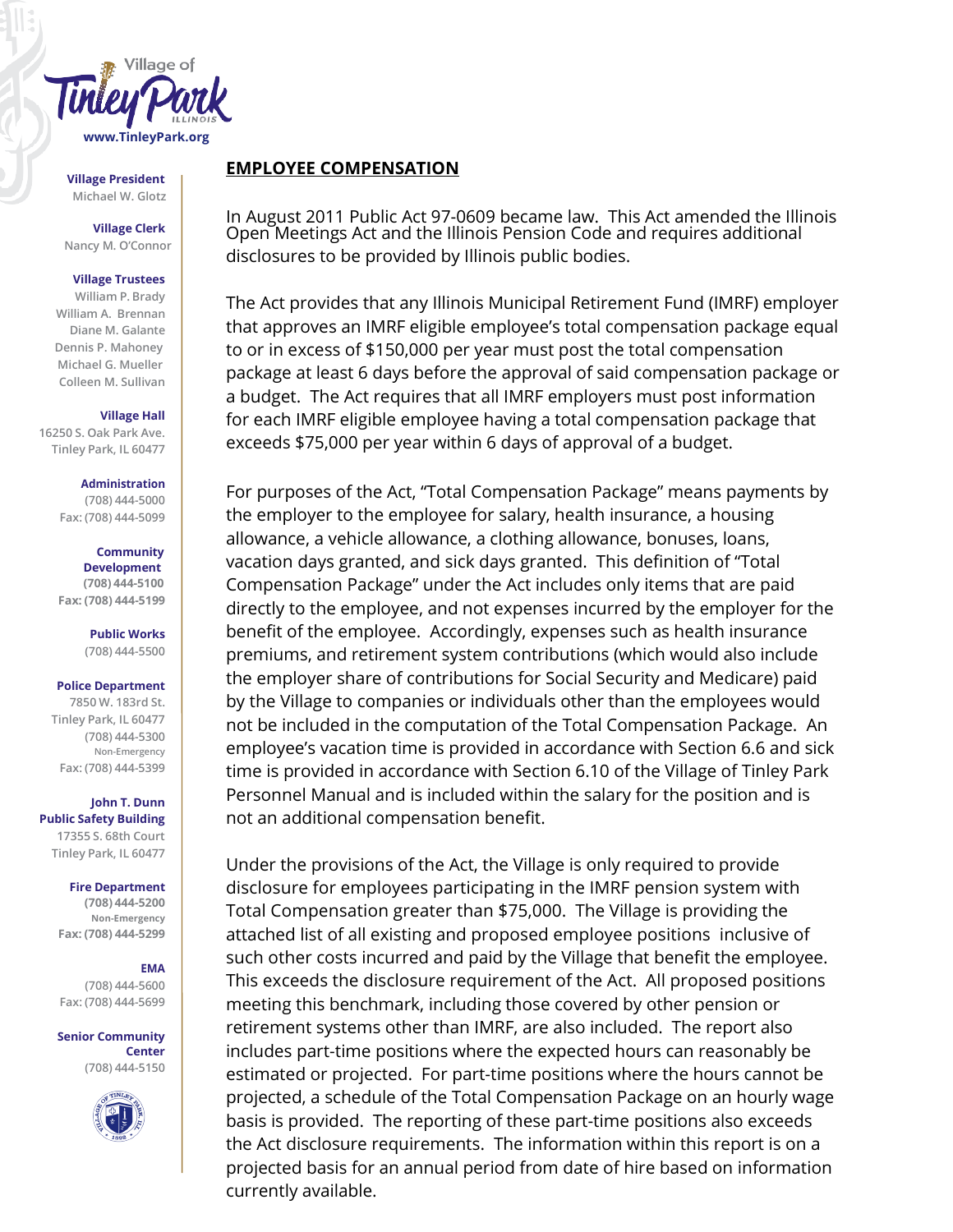| Name                              | <b>Position</b>                                 | Salary         | Other | Retire/               | Health           | Other           | Total              | Provided |
|-----------------------------------|-------------------------------------------------|----------------|-------|-----------------------|------------------|-----------------|--------------------|----------|
|                                   |                                                 |                | Comp  | Pension               | Insurance        | <b>Benefits</b> | Compensation       | Vehicle  |
| CARR, PATRICK                     | <b>VILLAGE MANAGER</b>                          | 175,000 3,120  |       | 37,672                | 28,106           | 152             | 244,050            | х        |
| DEVINE, WILLIAM                   | SERGEANT - INVESTIGATIONS                       | 128,289 15,199 |       | 66,937                | 28,106           | 129             | 238,659            | х        |
| <b>BUTLER, CHRISTOPHER</b>        | SERGEANT                                        | 128,289 13,353 |       | 66,076                | 28,106           | 129             | 235,952            | х        |
| PERSHA, DARREN                    | SERGEANT                                        | 128,289 13,353 |       | 66,076                | 28,106           | 129             | 235,952            | X        |
| ST. JOHN, PATRICK                 | SERGEANT                                        | 128,289 13,353 |       | 66,076                | 28,106           | 129             | 235,952            | х        |
| ROCKAITIS, RANDALL                | SERGEANT                                        | 128,289 13,353 |       | 66,076                | 28,106           | 129             | 235,952            | X        |
| <b>BISHOP, BRYAN</b>              | SERGEANT                                        | 128,289 13,353 |       | 66,076                | 28,106           | 129             | 235,952            | X        |
| SULLIVAN, KEITH                   | SERGEANT                                        | 128,289 13,353 |       | 66,076                | 28,106           | 129             | 235,952            | х        |
| MITTELMAN, JONATHAN               | SERGEANT                                        | 128,289 11,913 |       | 65,404                | 28,106           | 129             | 233,840            | Х        |
| <b>BONAREK, MELISSA</b>           | SERGEANT                                        | 128,289 11,913 |       | 65,404                | 18,166           | 129             | 223,900            |          |
| WALSH, MATTHEW                    | POLICE CHIEF                                    | 155,487 1,320  |       | 33,165                | 28,106           | 152             | 218,230            | х        |
| URBANSKI, JOHN                    | <b>DIRECTOR OF PUBLIC WORKS</b>                 | 155,638 4,140  |       | 33,793                | 21,980           | 152             | 215,703            | X        |
| DAJANI, OSAMAH                    | SERGEANT                                        | 112,954 11,890 |       | 58,240                | 28,106           | 129             | 211,319            | х        |
| TENCZA, STANLEY                   | POLICE COMMANDER                                | 143,482 5,580  |       | 31,527                | 28,106           | 140             | 208,835            | X        |
| TRINIDAD, HEATHER                 | PATROL OFFICER - INVESTIGATOR                   | 106,914 13,444 |       | 56,147                | 28,106           | 117             | 204,728            | х        |
| ZYLKA, MATTHEW                    | PATROL OFFICER - TAC UNIT                       | 106,914 13,444 |       | 56,147                | 28,106           | 117             | 204,728            | х        |
| MONDT, FREDERICK                  | PATROL OFFICER - INVESTIGATOR                   | 106,914 12,724 |       | 55,811<br>55,811      | 28,106           | 117<br>117      | 203,672<br>203,672 | X<br>X   |
| DAVISSON, ROGER<br>STOINER, JASON | PATROL OFFICER - INVESTIGATOR<br>PATROL OFFICER | 106,914 12,724 |       | 106,914 12,318 55,622 | 28,106<br>28,106 | 117             | 203,077            | X        |
| WOOD, BRIAN                       | PATROL OFFICER                                  | 106,914 11,598 |       | 55,286                | 28,106           | 117             | 202,021            |          |
| DWYER, DOUGLAS                    | PATROL OFFICER                                  | 106,914 10,878 |       | 54,950                | 28,106           | 117             | 200,965            | х        |
| SANCHEZ, LAURA                    | PATROL OFFICER                                  | 106,914 10,878 |       | 54,950                | 28,106           | 117             | 200,965            | x        |
| JENNINGS, PETERSON                | PATROL OFFICER                                  | 106,914 10,878 |       | 54,950                | 28,106           | 117             | 200,965            |          |
| RAINS, SCOTT                      | PATROL OFFICER - INVESTIGATOR                   | 106,914 10,564 |       | 54,804                | 28,106           | 117             | 200,505            | х        |
| O'DWYER, DANIEL                   | PATROL OFFICER                                  | 106,914 10,158 |       | 54,614                | 28,106           | 117             | 199,909            | X        |
| HRUBY, RYAN                       | PATROL OFFICER                                  | 106,914 10,158 |       | 54,614                | 28,106           | 117             | 199,909            | X        |
| <b>GRAVES, TIMOTHY</b>            | PATROL OFFICER                                  | 106,914 10,158 |       | 54,614                | 28,106           | 117             | 199,909            |          |
| L'AMAS, JASON                     | PATROL OFFICER                                  | 106,914 10,158 |       | 54,614                | 28,106           | 117             | 199,909            | X        |
| HARMON JR, MICHAEL                | PATROL OFFICER                                  | 106,914 10,158 |       | 54,614                | 28,106           | 117             | 199,909            | X        |
| STAMBAUGH, KYLE                   | PATROL OFFICER                                  | 106,914 10,158 |       | 54,614                | 28,106           | 117             | 199,909            | х        |
| BORDEN, KENT                      | PATROL OFFICER                                  | 106,914 10,158 |       | 54,614                | 28,106           | 117             | 199,909            | X        |
| VAN SCHOUWEN, VINCE               | PATROL OFFICER - INVESTIGATOR                   | 106,914 9,955  |       | 54,520                | 28,106           | 117             | 199,612            |          |
| DORIAN, DAVID                     | PATROL OFFICER                                  | 106,914 9,678  |       | 54,390                | 28,106           | 117             | 199,205            | х        |
| MIDDLETON, ZACHARY                | PATROL OFFICER                                  | 106,914 9,438  |       | 54,278                | 28,106           | 117             | 198,853            | х        |
| POULOS, TIMOTHY                   | POLICE COMMANDER                                | 143,803 4,140  |       | 31,290                | 18,930           | 140             | 198,303            | х        |
| ROBINSON, KYLE                    | PATROL OFFICER                                  | 106,914 8,718  |       | 53,942                | 28,106           | 117             | 197,797            | X        |
| HILL, KENNETH                     | PATROL OFFICER                                  |                |       | 106,914 12,318 55,622 | 21,980           | 117             | 196,950            | х        |
| SCHMECKPEPER, GREGORY             | PATROL OFFICER                                  |                |       | 106,914 12,318 55,622 | 21,980           | 117             | 196,950            | х        |
| HORBACZEWSKI, KEVIN               | PATROL OFFICER                                  | 106,914 11,598 |       | 55,286                | 21,980           | 117             | 195,895            | X        |
| LONDON, SONNY                     | PATROL OFFICER - SCHOOL RESOUR                  | 106,914 13,444 |       | 56,147                | 18,166           | 117             | 194,788            | X        |
| BORROWDALE, RUSSELL               | PATROL OFFICER - TAC UNIT                       |                |       | 106,914 12,724 55,811 | 18,166           | 117             | 193,732            | х        |
| JARDINE, JEFFREY                  | PATROL OFFICER                                  | 106,914 12,318 |       | 55,622                | 18,166           | 117             | 193,137            | х        |
| SHERVINO, ROBERT                  | PATROL OFFICER                                  |                |       | 106,914 12,318 55,622 | 18,166           | 117             | 193,137            | х        |
| VEGA JR, JOSE                     | PATROL OFFICER - INVESTIGATOR                   |                |       | 106,914 11,524 55,251 | 18,930           | 117             | 192,737            | Χ        |
| <b>BARDEN, TROY</b>               | PATROL OFFICER                                  |                |       | 106,914 10,878 54,950 | 18,930           | 117             | 191,789            | X        |
| SCHMIDT, DAVID                    | PATROL OFFICER                                  | 106,914 10,878 |       | 54,950                | 18,166           | 117             | 191,025            |          |
| REDA, DANIEL                      | DEPUTY FIRE SERVICE ADMINISTRA                  | 133,800        | 0     | 28,299                | 28,106           | 195             | 190,400            | х        |
| LANGE, AMY                        | PATROL OFFICER - INVESTIGATOR                   | 106,914 10,084 |       | 54,580                | 18,166           | 117             | 189,861            | х        |
| SZYMUSIAK, BRYAN                  | PATROL OFFICER                                  | 106,914 8,958  |       | 54,054                | 18,166           | 117             | 188,209            | X        |
| ZEMAITIS, COLBY                   | ASSISTANT PUBLIC WORKS DIRECTO                  | 131,614        | 0     | 27,836                | 28,106           | 152             | 187,709            |          |
| RAFFERTY, LAWRENCE                | DEPUTY POLICE CHIEF                             | 145,000 1,320  |       | 30,947                | 10,244           | 148             | 187,659            |          |
| ARDOLINO, ANTHONY                 | <b>IT MANAGER</b>                               | 131,000        | 0     | 27,707                | 28,106           | 133             | 186,945            |          |
| RZESZUTKO, JUSTIN                 | PATROL OFFICER - INVESTIGATOR                   | 106,914 12,004 |       | 55,475                | 9,223            | 117             | 183,734            | X        |
| GRAVES, JEFFREY                   | PATROL OFFICER - INVESTIGATOR                   | 106,914 12,004 |       | 55,475                | 9,223            | 117             | 183,734            | Х        |
| PORCARO, RICHARD                  | PATROL OFFICER - TAC UNIT                       | 106,914 12,004 |       | 55,475                | 9,223            | 117             | 183,734            | х        |
| HASAN, FADI                       | PATROL OFFICER                                  | 106,914 11,598 |       | 55,286                | 9,223            | 117             | 183,138            | х        |
| KLOTZ, STEPHEN                    | FIRE SERVICES ADMINISTRATOR                     | 150,000        | 864   | 31,908                | 0                | 152             | 182,924            | х        |
| GAWRON, SEAN                      | PATROL OFFICER                                  | 106,914 10,878 |       | 54,950                | 9,223            | 117             | 182,082            | х        |
| MURMANN, VINCENT                  | PATROL OFFICER                                  | 106,914 10,158 |       | 54,614                | 9,223            | 117             | 181,026            | Х        |
| MULQUEENY, KELLY                  | STREET SUPERINTENDENT                           | 128,359 4,500  |       | 28,100                | 18,930           | 140             | 180,029            | Х        |
| ADAMSKI, DAVID                    | ASSISTANT FINANCE DIRECTOR                      | 125,000        | 0     | 26,438                | 28,106           | 117             | 179,660            |          |
| OPEN,                             | ASSISTANT FINANCE DIRECTOR                      | 125,000        | 0     | 26,438                | 28,106           | 117             | 179,660            |          |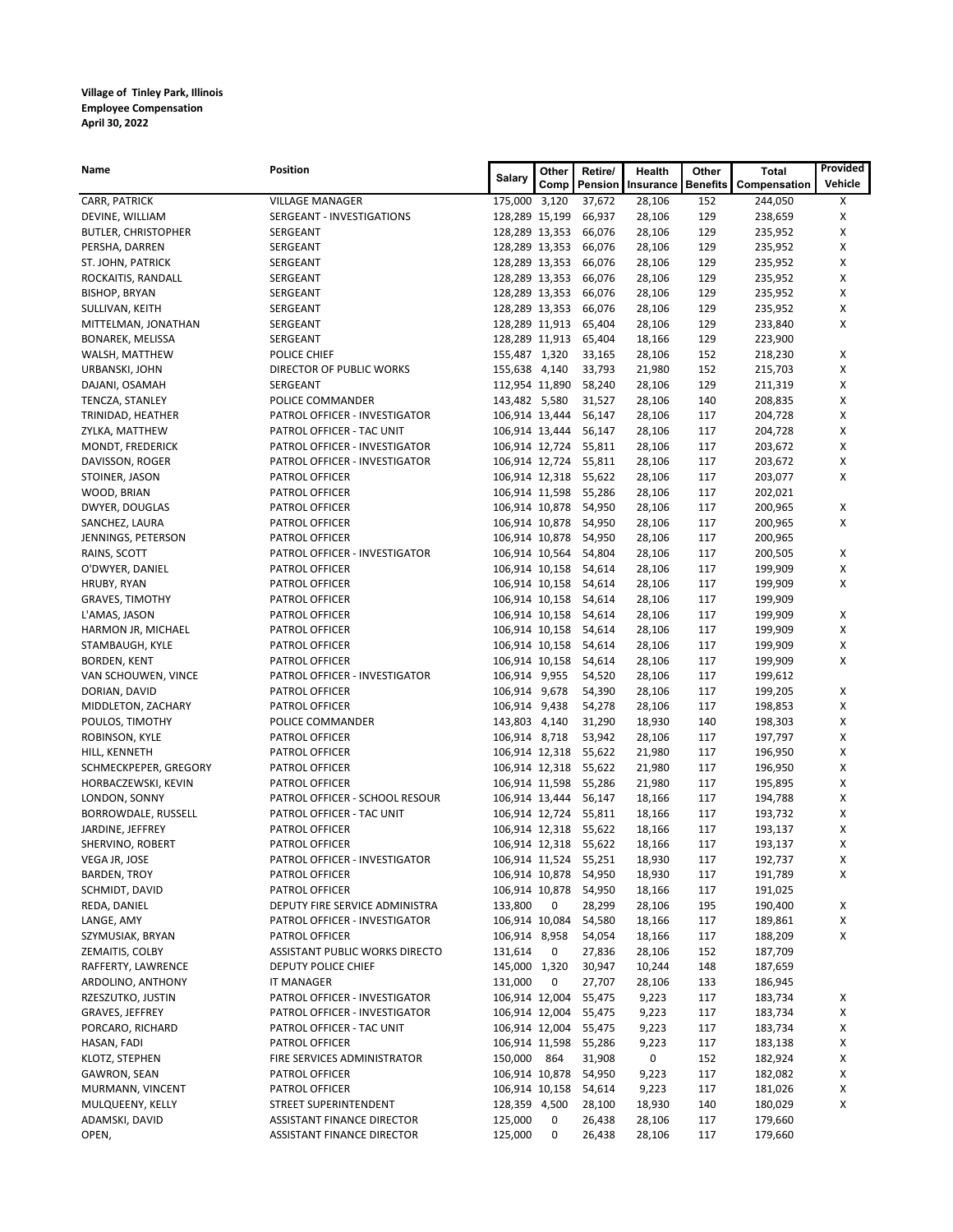| Name                               | <b>Position</b>                                        | Salary                         | Other          | Retire/          | Health           | Other           | <b>Total</b>       | Provided |
|------------------------------------|--------------------------------------------------------|--------------------------------|----------------|------------------|------------------|-----------------|--------------------|----------|
|                                    |                                                        |                                | Comp           | <b>Pension</b>   | Insurance        | <b>Benefits</b> | Compensation       | Vehicle  |
| SWEENEY, KELLY                     | PATROL OFFICER                                         | 106,914 9,138                  |                | 54,138           | 9,223            | 117             | 179,531            |          |
| HIMMELMANN, MATTHEW                | PATROL OFFICER                                         | 106,914 8,928                  |                | 54,040           | 9,223            | 117             | 179,223            |          |
| TILTON, THOMAS                     | DEPUTY POLICE CHIEF                                    | 145,000 2,184                  |                | 31,129           | 0                | 148             | 178,462            |          |
| GEMBARA, WILLIAM                   | PATROL OFFICER                                         | 106,914 9,138                  |                | 54,138           | 7,205            | 117             | 177,512            |          |
| QUINN, JIMMY                       | FOREMAN-STREET                                         | 120,913 1,800                  |                | 25,954           | 28,106           | 129             | 176,902            |          |
| ARRIGO, ANGELA                     | HUMAN RESOURCES DIRECTOR                               | 119,338                        | 0              | 25,240           | 28,106           | 148             | 172,832            |          |
| CLARKE, KIMBERLY                   | COMMUNITY DEVELOPMENT DIRECTOR                         | 129,952                        | 0              | 27,485           | 14,034           | 148             | 171,620            |          |
| KORTUM, LISA                       | <b>EMERGENCY MGT &amp; 911 COMM.DIREC</b>              | 115,572 2,340                  |                | 24,938           | 28,106           | 148             | 171,105            |          |
| <b>FUGGER, RONALD</b>              | PATROL OFFICER                                         | 88,326                         | 8,238          | 45,047           | 28,106           | 117             | 169,833            |          |
| CARRABOTTA, STEVEN                 | PATROL OFFICER                                         | 100,342 8,820                  |                | 50,924           | 9,223<br>0       | 117<br>117      | 169,426            |          |
| <b>BISHOP, SAMANTHA</b>            | PATROL OFFICER                                         | 106,914 8,382                  |                | 53,786<br>24,476 |                  | 129             | 169,199            |          |
| QUINN, DANNY<br>GALATI, DAVID      | <b>HEAD MECHANIC</b><br>FOREMAN-ELECTRIC               | 113,924 1,800<br>112,287 2,880 |                | 24,358           | 28,106           | 129             | 168,434<br>167,760 |          |
| <b>BONDI, THOMAS</b>               | PATROL OFFICER                                         | 100,342 8,820                  |                | 50,924           | 28,106<br>7,118  | 117             | 167,321            |          |
| MC CULLOUGH, MICHAEL               | PATROL OFFICER                                         | 100,342 7,140                  |                | 50,140           | 9,223            | 117             | 166,963            | х        |
| <b>GROSSI, STEVEN</b>              | FOREMAN-STREET                                         | 110,628 2,340                  |                | 23,893           | 28,106           | 129             | 165,095            |          |
| SHAIBI, HEMZA                      | PATROL OFFICER                                         | 88,326                         | 8,238          | 45,047           | 18,930           | 117             | 160,658            | X        |
| DE MARCHI, DOMINIC                 | PATROL OFFICER                                         | 94,132 8,519                   |                | 47,887           | 9,223            | 117             | 159,878            | X        |
| MANZELLA, DOMINIC                  | PATROL OFFICER                                         | 94,132 8,519                   |                | 47,887           | 9,223            | 117             | 159,878            |          |
| ANDREWS, AUSTIN                    | PATROL OFFICER                                         | 94,132                         | 8,519          | 47,887           | 9,223            | 117             | 159,878            |          |
| ALLAN, AHMAD                       | PATROL OFFICER                                         | 88,326                         | 7,518          | 44,711           | 18,930           | 117             | 159,602            | x        |
| MALESKI, DENNIS                    | LEAD COMPUTER TECHNICIAN                               | 105,752 1,800                  |                | 22,747           | 28,106           | 125             | 158,530            |          |
| LIPMAN, HANNAH                     | ASSISTANT VILLAGE MANAGER                              | 120,950                        | 0              | 25,581           | 9,223            | 152             | 155,906            |          |
| MCHENRY, MOZALE                    | PATROL OFFICER                                         | 88,326                         | 8,238          | 45,047           | 14,034           | 117             | 155,762            | x        |
| SCHATTKE, ARLAN                    | <b>VILLAGE ENGINEER</b>                                | 105,000                        | 0              | 22,208           | 28,106           | 140             | 155,454            |          |
| COLEMAN, MICHAEL                   | <b>BUILDING OFFICIAL</b>                               | 110,000                        | 0              | 23,265           | 21,713           | 140             | 155,118            |          |
| FRAMKE, DONNA                      | <b>MARKETING DIRECTOR</b>                              | 117,099                        | 0              | 24,766           | 9,223            | 140             | 151,229            |          |
| LEONE, JOSEPH                      | PATROL OFFICER                                         | 77,713                         | 5,948          | 39,028           | 28,300           | 117             | 151,106            | X        |
| WHITE-MEYER, TROY                  | PATROL OFFICER                                         | 88,326                         | 8,238          | 45,047           | 9,223            | 117             | 150,951            |          |
| JASPERSE, SARAH                    | PATROL OFFICER                                         | 88,326                         | 8,238          | 45,047           | 9,223            | 117             | 150,951            | x        |
| GARRITY, JONATHAN                  | PATROL OFFICER                                         | 77,713                         | 5,084          | 38,625           | 28,106           | 117             | 149,644            |          |
| OPEN,                              | PATROL OFFICER                                         | 77,713                         | 5,084          | 38,625           | 28,106           | 117             | 149,644            |          |
| HENEGHAN, KYLE                     | PATROL OFFICER                                         | 88,326                         | 8,238          | 45,047           | 7,205            | 117             | 148,933            | X        |
| FITZPATRICK, JOSEPH                | WATER & SEWER SUPERINTENDENT                           | 101,607                        | 2,520          | 22,023           | 21,980           | 140             | 148,270            |          |
| LORENDO, STEVE                     | FIRE MARSHAL                                           | 102,044 1,800                  |                | 21,963           | 21,713           | 140             | 147,660            | x        |
| SUTKO, JOHN                        | PATROL OFFICER                                         | 88,326                         | 5,598          | 43,815           | 9,223            | 117             | 147,079            |          |
| OPEN,                              | IT APPLICATION SUPPORT ANALYST                         | 97,000                         | 0              | 20,516           | 28,106           | 117             | 145,738            |          |
| OPEN,                              | <b>BUILDING INSPECTOR</b>                              | 96,000                         | 0              | 20,304           | 28,106           | 117             | 144,527            |          |
| <b>BRODY, DONOVAN</b>              | PATROL OFFICER                                         | 82,818                         | 5,331          | 41,121           | 14,804           | 117             | 144,191            |          |
| SHEA, PATRICK                      | PATROL OFFICER                                         | 82,818                         | 7,971          | 42,353           | 9,223            | 117             | 142,481            |          |
| HOWARD, KENNETH                    | FOREMAN-WATER DEPARTMENT                               | 92,651                         | 900<br>0       | 19,786           | 28,106           | 129<br>172      | 141,572            |          |
| THIRION, KRISTIN<br>GODETTE, LAURA | EXECUTIVE ADMINISTRATIVE ASSIS<br>DEPUTY VILLAGE CLERK | 101,134<br>98,667              | 1,260          | 21,390<br>21,135 | 17,940<br>18,930 | 144             | 140,635<br>140,136 |          |
|                                    | LEAD TELECOMMUNICATOR EMD                              |                                |                |                  |                  |                 | 139,572            |          |
| BRAZITIS, NICOLE<br>FALCO, ANTHONY | PATROL OFFICER                                         | 89,651<br>82,818               | 2,250<br>5,771 | 19,437<br>41,326 | 28,106<br>9,223  | 129<br>117      | 139,255            |          |
| RITTER, DANIEL                     | PLANNING MANAGER                                       | 98,913                         | 0              | 20,920           | 18,930           | 140             | 138,903            |          |
| <b>CZUCHRA, DERRICK</b>            | <b>MAINTENANCE MAN</b>                                 | 91,270                         | 3,725          | 20,092           | 22,226           | 117             | 137,430            |          |
| OPEN,                              | PURCHASING/CONTRACT ADMIN.                             | 90,000                         | 0              | 19,035           | 28,106           | 117             | 137,258            |          |
| FRIAS, ROBERTO                     | PATROL OFFICER                                         | 77,713                         | 5,084          | 38,625           | 14,889           | 117             | 136,427            |          |
| ROMANOW, JACLYN                    | <b>QUALITY &amp; TRAINING COORDINATOR</b>              | 86,767                         | 2,340          | 18,846           | 28,106           | 117             | 136,176            |          |
| OPEN,                              | SENIOR ACCOUNTANT                                      | 89,000                         | 0              | 18,824           | 28,106           | 117             | 136,046            |          |
| DREW-COOPER, LEASHA                | SENIOR ACCOUNTANT                                      | 87,275                         | 0              | 18,459           | 28,106           | 129             | 133,968            |          |
| LUTCHEN, AMY                       | SENIOR ACCOUNTANT                                      | 85,985                         | 0              | 18,186           | 28,106           | 129             | 132,406            |          |
| STALEY, JENNIFER                   | LEAD TELECOMMUNICATOR EMD                              | 89,651                         | 4,230          | 19,856           | 18,166           | 129             | 132,031            |          |
| SHERLOCK, JOHN                     | PATROL OFFICER                                         | 77,713                         | 5,084          | 38,625           | 9,290            | 117             | 130,829            |          |
| THOMPSON, JAKE                     | PATROL OFFICER                                         | 77,713                         | 5,084          | 38,625           | 9,290            | 117             | 130,829            |          |
| KANE, MARK                         | PATROL OFFICER                                         | 77,713                         | 5,084          | 38,625           | 9,223            | 117             | 130,762            | x        |
| LOVE, MICHAEL                      | PATROL OFFICER                                         | 77,713                         | 5,084          | 38,625           | 9,223            | 117             | 130,762            | x        |
| KARCZEWSKI, KENNETH                | CODE ENFORCEMENT OFFICER                               | 89,060                         | 1,460          | 19,145           | 18,930           | 117             | 128,712            |          |
| VALLEY, LISA                       | <b>EXECUTIVE ASSISTANT</b>                             | 78,951                         | 3,780          | 17,498           | 28,106           | 129             | 128,463            |          |
| WAISHWELL, JESSICA                 | TELECOMMUNICATOR EMD-911 FUND                          | 79,758                         | 2,790          | 17,459           | 28,106           | 117             | 128,230            |          |
| OPEN,                              | <b>RECORDS SUPERVISOR</b>                              | 82,000                         | 0              | 17,343           | 28,106           | 117             | 127,566            |          |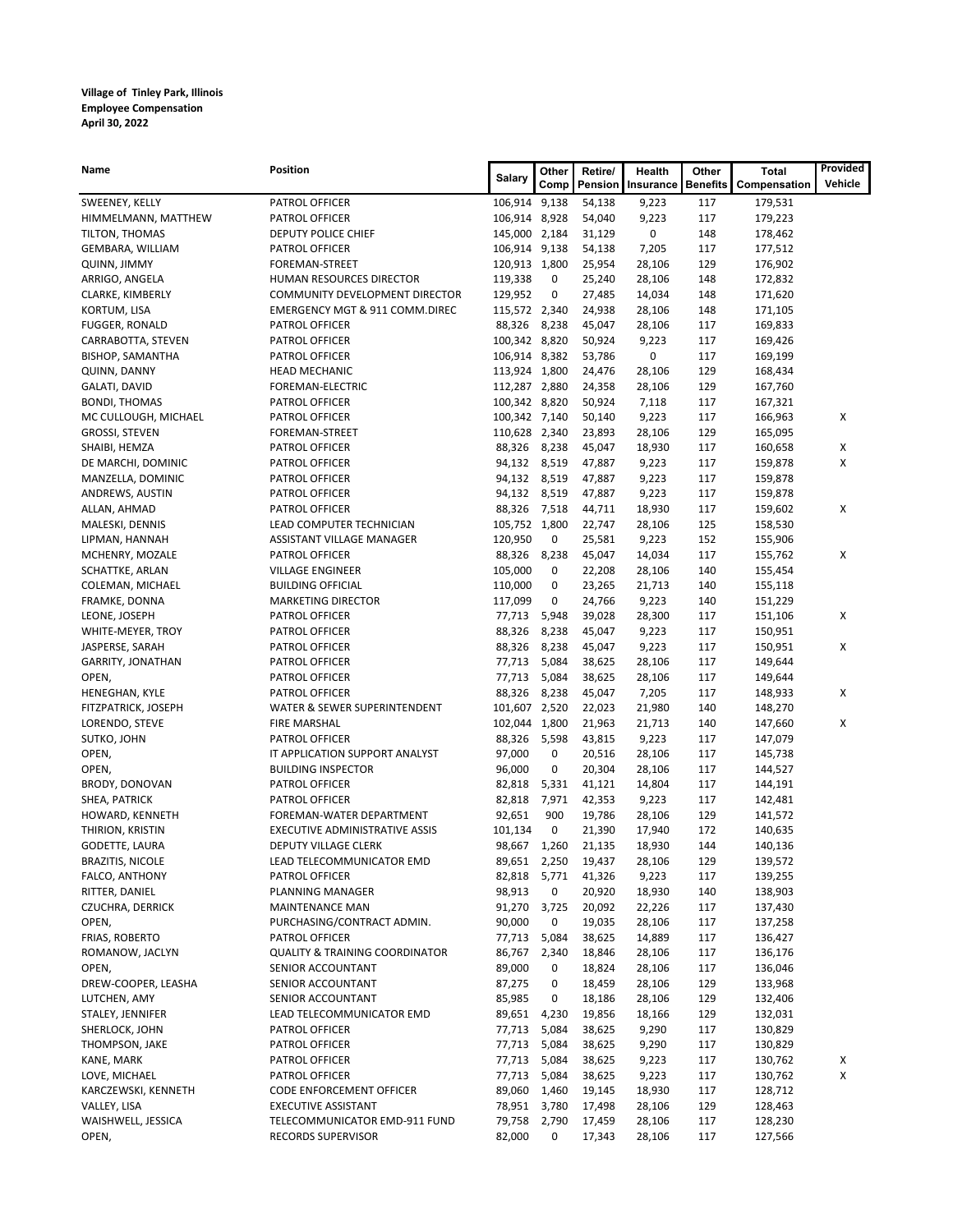| Name                                  | <b>Position</b>                                            | <b>Salary</b>          | Other        | Retire/             | Health          | Other           | Total              | Provided |
|---------------------------------------|------------------------------------------------------------|------------------------|--------------|---------------------|-----------------|-----------------|--------------------|----------|
|                                       |                                                            |                        | Comp         | Pension             | Insurance       | <b>Benefits</b> | Compensation       | Vehicle  |
| NICE, LARRY                           | <b>MAINTENANCE WORKER</b>                                  | 78,894                 | 2,765        | 17,271              | 28,422          | 117             | 127,469            |          |
| WOOD, SCOTT                           | <b>MAINTENANCE WORKER</b>                                  | 78,894                 | 2,705        | 17,258              | 28,422          | 117             | 127,396            |          |
| <b>BOONE, MICHELLE</b>                | <b>EXECUTIVE ASSISTANT</b>                                 | 80,925                 | 810          | 17,287              | 28,106          | 129             | 127,256            |          |
| SAMARAS, MEGHAN                       | TELECOMMUNICATOR EMD                                       | 79,758                 | 1,710        | 17,231              | 28,106          | 117             | 126,921            |          |
| LORENZEN, ALLEN                       | <b>MAINTENANCE WORKER</b>                                  | 78,894                 | 2,225        | 17,157              | 28,422          | 117             | 126,815            |          |
| FRANKENFIELD, CHRISTOPHER             | <b>ACCOUNTANT II</b>                                       | 85,930                 | 0            | 18,174              | 21,713          | 117             | 125,934            |          |
| KOVIE-EARLEY, REGINA                  | HUMAN RESOURCES GENERALIST                                 | 88,050                 | 0            | 18,623              | 18,930          | 125             | 125,728            |          |
| DUNN, KRISTOPHER                      | <b>ASSISTANT FIRE CHIEF</b>                                | 109,174                | 0            | 16,322              | 0               | 0               | 125,496            | х        |
| OPEN,                                 | MARKETING SPECIAL EVENTS COORDINATOR                       | 80,000<br>78,820       | 0            | 16,920              | 28,106          | 117             | 125,143            |          |
| ANICHINI, MICHELLE                    | LEAD TELECOMMUNICATOR EMD                                  | 101,131                | 1,170<br>864 | 16,918<br>21,572    | 28,106<br>0     | 129<br>140      | 125,143<br>123,708 |          |
| LUSBY JR, TERRY<br>NEUFELD, ALEXANDER | FACILITY/FLEET SUPERINTENDENT<br>PATROL OFFICER            | 77,713                 | 5,084        | 38,625              | 1,537           | 117             | 123,076            |          |
| LIPMAN, KEVIN                         | PATROL OFFICER                                             | 77,713                 | 5,084        | 38,625              | 1,537           | 117             | 123,076            |          |
| COUCH, WILLIAM                        | MECHANIC                                                   | 83,658                 | 1,685        | 18,050              | 19,143          | 117             | 122,652            |          |
| SPIEWAK, EDWIN                        | MECHANIC                                                   | 83,658                 | 1,505        | 18,012              | 19,143          | 117             | 122,434            |          |
| MAHER, MICHAEL                        | <b>MAINTENANCE WORKER</b>                                  | 73,445                 | 2,645        | 16,093              | 28,422          | 117             | 120,722            |          |
| SHAH, MALVI                           | <b>HEALTH &amp; CNSMER PROTECT OFFCR</b>                   | 89,060                 | 920          | 19,031              | 9,223           | 117             | 118,351            |          |
| LAPHEN, MORRIS                        | <b>MAINTENANCE WORKER</b>                                  | 78,894                 | 2,225        | 17,157              | 19,143          | 117             | 117,536            |          |
| MITCHELL, PHILLIP                     | <b>MAINTENANCE WORKER</b>                                  | 78,894                 | 1,685        | 17,043              | 19,143          | 117             | 116,882            |          |
| KOSMATKA, LORI                        | <b>ASSOCIATE PLANNER</b>                                   | 73,470                 | 0            | 15,539              | 27,626          | 117             | 116,752            |          |
| ZORENA, JASON                         | CODE ENFORCEMENT OFFICER                                   | 78,151                 | 0            | 16,529              | 21,713          | 117             | 116,510            |          |
| SCISLOWICZ, ROMAN                     | <b>MAINTENANCE WORKER</b>                                  | 70,699                 | 1,145        | 15,195              | 28,422          | 117             | 115,578            |          |
| STUBITSCH, MALEA                      | STAFF ACCOUNTANT                                           | 76,875                 | 0            | 16,259              | 21,713          | 117             | 114,964            |          |
| MAGALSKI, MARK                        | <b>MAINTENANCE WORKER</b>                                  | 76,170                 | 1,685        | 16,466              | 19,143          | 117             | 113,581            |          |
| <b>BRODA, BRUCE</b>                   | <b>MAINTENANCE WORKER</b>                                  | 76,170                 | 1,595        | 16,447              | 19,143          | 117             | 113,472            |          |
| O'HAGAN, TIMOTHY                      | FIRE LIEUTENANT - CLASS A                                  | 91,490                 | 0            | 13,678              | 7,781           | 0               | 112,949            | X        |
| YAKSICH, GARY                         | <b>MAINTENANCE WORKER</b>                                  | 67,995                 | 1,145        | 14,623              | 28,422          | 117             | 112,302            |          |
| BROWN, JONATHAN                       | COMPUTER TECHNICIAN                                        | 77,472                 | 0            | 16,385              | 18,166          | 117             | 112,140            |          |
| MILANOWICZ, DARLENE                   | <b>ENGINEERING PROJECT MANAGER</b>                         | 87,000                 | 0            | 18,401              | 6,149           | 129             | 111,678            |          |
| RONEY, NORMAN                         | FIRE ENGINEER - CLASS A                                    | 96,720                 | 0            | 14,460              | 0               | 0               | 111,179            |          |
| MONDRY, LYNN                          | UTILITY BILLING TECHNICIAN                                 | 66,076                 | 1,800        | 14,356              | 28,106          | 117             | 110,455            |          |
| BORCHERDING, BRIAN                    | <b>MAINTENANCE WORKER</b>                                  | 73,445                 | 1,685        | 15,890              | 19,143          | 117             | 110,280            |          |
| CASPER, CATHERINE                     | TELECOMMUNICATOR EMD-911 FUND                              | 79,758                 | 2,790        | 17,459              | 9,223           | 117             | 109,347            |          |
| GOMOLKA, WILLIAM                      | OFFICE COORDINATOR - PW                                    | 66,135                 | 0            | 13,988              | 28,106          | 129             | 108,357            |          |
| MC CAHILL, MARY                       | POLICE CLERK MATRON                                        | 68,096                 | 4,720        | 15,401              | 18,166          | 117             | 106,500            |          |
| KOT, MICHAEL                          | <b>MAINTENANCE WORKER</b>                                  | 62,587                 | 1,145        | 13,479              | 28,422          | 117             | 105,750            |          |
| TWOMEY, HEIDI                         | ADMINISTRATIVE ASSISTANT                                   | 68,096                 | 3,240        | 15,088              | 18,930          | 117             | 105,471            |          |
| <b>BILKA, STEVEN</b>                  | TELECOMMUNICATOR EMD                                       | 76,901                 | 1,710        | 16,626              | 9,223           | 117             | 104,578            |          |
| BECK, LISA                            | <b>BUILDING PERMIT TECHNICIAN</b>                          | 62,404                 | 0            | 13,198              | 28,106          | 117             | 103,825            |          |
| SEDOROOK, VICTORIA                    | POLICE CLERK MATRON                                        | 68,096                 | 2,200<br>0   | 14,868              | 18,166          | 117             | 103,447            |          |
| FREEMAN, JASON<br>YOUPEL, CONNIE      | PUBLIC INFORMATION SPECIALIST<br><b>MAINTENANCE WORKER</b> | 77,413<br>65,291 1,145 |              | 16,373<br>14,051    | 9,223<br>22,226 | 117<br>117      | 103,126<br>102,831 |          |
| NEUMAN, PAUL                          | <b>MAINTENANCE WORKER</b>                                  | 67,995 1,145           |              | 14,623              | 18,370          | 117             | 102,250            |          |
| ALBA, DOUGLAS                         | CSO - CRIME FREE HOUSING                                   |                        |              | 58,707 1,170 12,664 | 28,106          | 117             | 100,764            |          |
| MC CLELLAN, JOSEPH                    | <b>MAINTENANCE WORKER</b>                                  | 73,445                 | 1,685        | 15,890              | 9,327           | 117             | 100,464            |          |
| TUGEND, ALLISON                       | SENIOR FINANCE CLERK                                       | 58,886                 | 0            | 12,454              | 28,106          | 117             | 99,563             |          |
| WAISHWELL, JOHN                       | MAINTENANCE WORKER                                         | 78,894                 | 3,089        | 17,339              | 0               | 117             | 99,440             |          |
| OPEN,                                 | MANAGEMENT ANALYST MGRS. DEPT.                             | 58,203                 | 0            | 12,310              | 28,106          | 117             | 98,736             |          |
| <b>VRASTIL, ROBERT</b>                | <b>MECHANIC</b>                                            | 68,786                 | 425          | 14,638              | 14,366          | 117             | 98,332             |          |
| ROBBINS, ERIK                         | <b>MAINTENANCE WORKER</b>                                  | 57,179                 | 425          | 12,183              | 28,422          | 117             | 98,326             |          |
| MALIWAT, SHERYL                       | <b>ACCOUNTANT II</b>                                       | 79,796                 | 576          | 16,999              | 0               | 117             | 97,488             |          |
| WILAMOWSKI, LISA                      | <b>CLERK MATRON - FULL TIME</b>                            | 55,312                 | 1,120        | 11,935              | 28,106          | 117             | 96,590             |          |
| WITTMAN, MICHAEL                      | FIRE LIEUTENANT - CLASS A                                  | 77,112                 | 0            | 11,528              | 7,781           | 0               | 96,421             |          |
| O'DWYER, PATRICK                      | FIRE ENGINEER - CLASS A                                    | 83,587                 | 0            | 12,496              | 0               | 0               | 96,084             | x        |
| PETERS, ERIC                          | FIRE ENGINEER - CLASS A                                    | 76,337                 | 0            | 11,412              | 7,781           | 0               | 95,529             |          |
| YURKO, PAMELA                         | MIDNIGHT RECORDS CLERK                                     | 68,096                 | 2,740        | 14,982              | 9,223           | 117             | 95,158             |          |
| ARDAGH, PAMELA                        | ADMINISTRATIVE ASSISTANT                                   | 63,214                 | 0            | 13,370              | 18,166          | 117             | 94,866             |          |
| FRENCH, JEFFREY                       | FIRE LIEUTENANT - CLASS A                                  | 75,402                 | 0            | 11,273              | 7,781           | 0               | 94,455             |          |
| FABISZAK, COLLEEN                     | TELECOMMUNICATOR EMD                                       | 68,821                 | 1,170        | 14,803              | 9,223           | 117             | 94,134             |          |
| <b>BLAKEY, JARELL</b>                 | MANAGEMENT ANALYST-COMMUNITY D                             | 61,910                 | 0            | 13,094              | 18,930          | 117             | 94,051             |          |
| NAVAS, DINA                           | <b>CSO - CRIME PREVENTION</b>                              | 63,240                 | 2,250        | 13,851              | 14,624          | 76              | 94,042             |          |
| HICKEY, KEVIN                         | FIRE LIEUTENANT - CLASS A                                  | 74,773                 | 0            | 11,179              | 7,781           | 0               | 93,732             |          |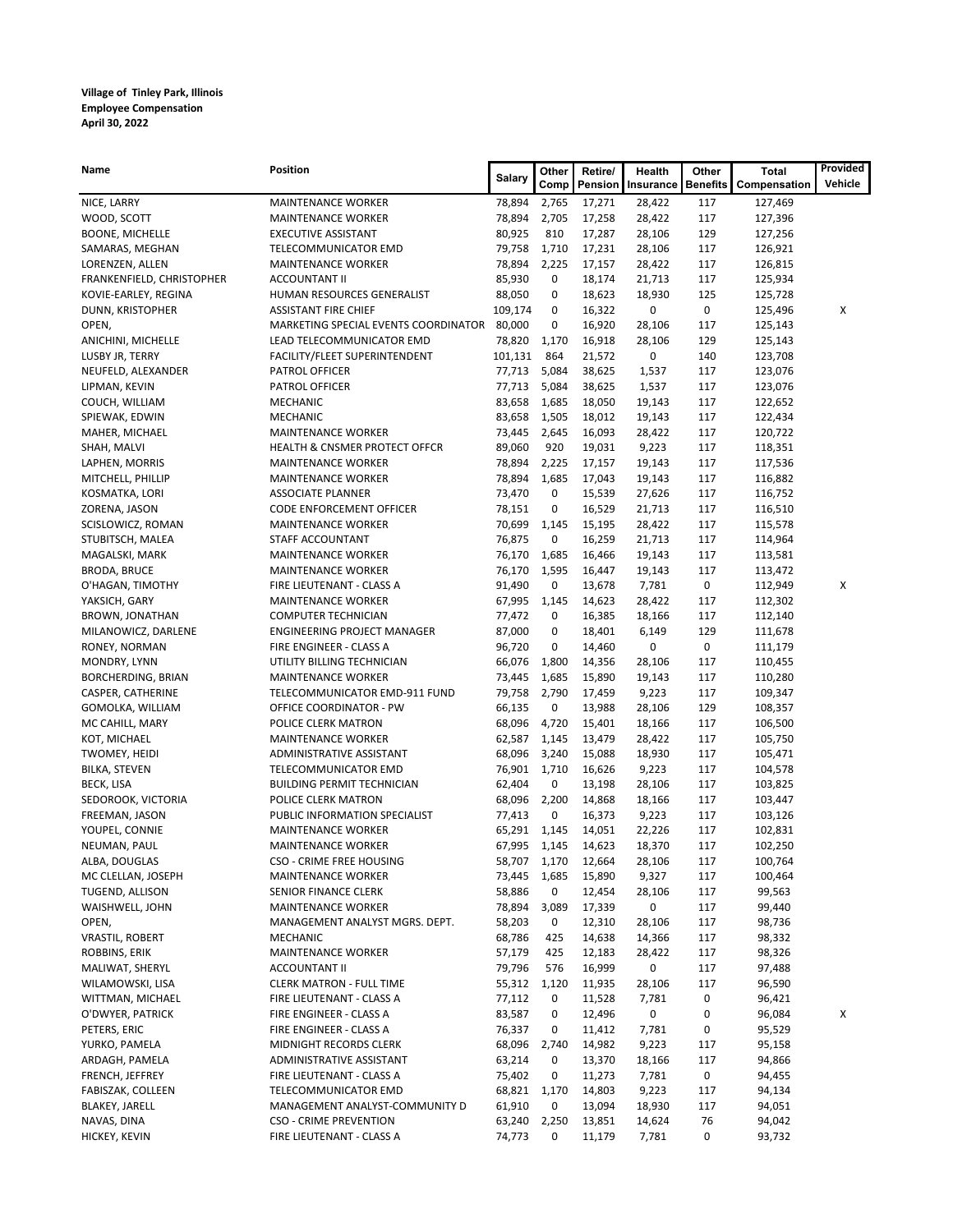| Name                                      | <b>Position</b>                                             | <b>Salary</b>    | Other               | Retire/          | Health     | Other           | Total            | Provided |
|-------------------------------------------|-------------------------------------------------------------|------------------|---------------------|------------------|------------|-----------------|------------------|----------|
|                                           |                                                             |                  | Comp                | Pension          | Insurance  | <b>Benefits</b> | Compensation     | Vehicle  |
| NOEL, NORBERT                             | <b>MAINTENANCE WORKER</b>                                   | 67,995           | 1,145               | 14,623           | 9,327      | 117             | 93,207           |          |
| DELIA, CORTNEY                            | TELECOMMUNICATOR EMD-911 FUND                               | 60,527           | 450                 | 12,897           | 18,930     | 117             | 92,921           |          |
| STUBE, CHRIS                              | FIRE CAPTAIN - CLASS A                                      | 73,597           | 0                   | 11,003           | 7,781      | 0               | 92,381           |          |
| RODRIGUEZ, STANLEY                        | <b>MAINTENANCE WORKER</b>                                   | 59,883           | 425                 | 12,755           | 19,143     | 117             | 92,323           |          |
| BONAREK, DAVID                            | <b>MAINTENANCE WORKER</b>                                   | 57,179           | 425                 | 12,183           | 21,957     | 117             | 91,862           |          |
| JANIK, JOANNA                             | STAFF ACCOUNTANT                                            | 69,837           | 0                   | 14,770           | 7,118      | 117             | 91,842           |          |
| HULTSCH-MELONE, DIANE                     | ADMINISTRATIVE ASSISTANT                                    | 47,480           | 0                   | 10,042           | 33,017     | 117             | 90,656           |          |
| PROFFITT, CYNTHIA                         | ADMINISTRATIVE ASSISTANT                                    | 56,200           | 0                   | 11,886           | 22,238     | 117             | 90,441           |          |
| MOTZ, MERYLE                              | <b>CLERK MATRON - FULL TIME</b>                             | 59,584           | 2,740               | 13,182           | 14,624     | 76              | 90,206           |          |
| THIRSTRUP, DEBORAH                        | <b>BUILDING PERMIT TECHNICIAN</b>                           | 66,007           | 720                 | 14,113           | 9,223      | 117             | 90,180           |          |
| RODGER, EILEEN                            | SENIOR PUBLIC WORKS CLERK                                   | 57,799           | 720                 | 12,377           | 18,930     | 117             | 89,942           |          |
| SYLVESTER, MELISSA                        | TELECOMMUNICATOR EMD                                        | 65,133           | 1,170               | 14,023           | 9,223      | 117             | 89,666           |          |
| OPEN,                                     | TELECOMMUNICATOR EMD                                        | 57,329           | 450                 | 12,220           | 18,930     | 117             | 89,047           |          |
| OPEN,                                     | TELECOMMUNICATOR EMD                                        | 57,329           | 450                 | 12,220           | 18,930     | 117             | 89,047           |          |
| MERRITT, SCOTT                            | MAINTENANCE TECHNICIAN                                      | 54,454           | 425                 | 11,607           | 22,226     | 117             | 88,830           |          |
| EATON, MAURA                              | PUBLIC WORKS SERVICE REPRESENT                              | 54,323           | 720                 | 11,642           | 21,980     | 117             | 88,782           |          |
| BALCERZAK, BARBARA                        | <b>BUILDING PERMIT TECHNICIAN</b>                           | 56,818           | 720                 | 12,169           | 18,930     | 117             | 88,754           |          |
| OPEN,                                     | MAINTENANCE TECHNICIAN - STREETS                            | 49,046           | 425                 | 10,463           | 28,422     | 117             | 88,473           |          |
| LAUDANT, ERIN                             | TELECOMMUNICATOR EMD                                        | 59,440           | 450                 | 12,667           | 15,517     | 117             | 88,191           |          |
| MITERA, CAROLYN                           | <b>BUSINESS RETENTION &amp; MARKETING</b>                   | 65,000           | 0                   | 13,748           | 9,223      | 117             | 88,088           |          |
| ZIMBAUER, JASON                           | <b>MAINTENANCE WORKER</b>                                   | 65,291           | 1,145               | 14,051           | 7,286      | 117             | 87,890           |          |
| NEMECEK, STEVEN                           | <b>MAINTENANCE WORKER</b>                                   | 62,587           | 2,105               | 13,682           | 9,327      | 117             | 87,818           |          |
| <b>EMMETT, JAMES</b>                      | <b>MAINTENANCE WORKER</b>                                   | 62,587           | 2,105               | 13,682           | 9,327      | 117             | 87,818           |          |
| OPEN,                                     | POLICE CLERK MATRON                                         | 48,674           | 400                 | 10,379           | 28,106     | 117             | 87,675           |          |
| <b>UDAYKEE, SCOTT</b>                     | <b>MAINTENANCE WORKER</b><br>COMMUNITY ENGAGEMENT SPECIALIS | 54,454<br>63,086 | 1,145<br>0          | 11,759<br>13,343 | 19,143     | 117<br>117      | 86,619<br>85,769 |          |
| <b>GARDINER, NICHOLE</b><br>RUSS, CHARLES | FIRE ENGINEER - CLASS A                                     | 74,546           | 0                   | 11,145           | 9,223<br>0 | 0               | 85,691           |          |
| PETERSON, JULIE                           | ADMINISTRATIVE ASSISTANT                                    | 49,292           | 0                   | 10,425           | 25,475     | 117             | 85,309           |          |
| STOCKING, REBECCA                         | WORK ORDER TECHNICIAN                                       | 51,637           | 720                 | 11,074           | 21,713     | 117             | 85,261           |          |
| MURPHY, JAMES                             | <b>MAINTENANCE WORKER</b>                                   | 57,179           | 425                 | 12,183           | 14,192     | 117             | 84,096           |          |
| MARIANOVICH, PETER                        | FIRE ENGINEER - CLASS A                                     | 72,841           | 0                   | 10,890           | 0          | 0               | 83,731           |          |
| FISTER, STEVEN                            | MAINTENANCE TECHNICIAN                                      | 51,792           | 425                 | 11,044           | 19,143     | 117             | 82,521           |          |
| GAMBLA, DANA                              | TELECOMMUNICATOR EMD                                        | 57,329           | 450                 | 12,220           | 10,838     | 117             | 80,955           |          |
| LOPEZ, JENISE                             | <b>BUILDING PERMIT TECHNICIAN</b>                           | 54,814           | 0                   | 11,593           | 14,034     | 117             | 80,558           |          |
| ROKICKI, MARK                             | SENIOR CUSTODIAN                                            | 47,586           | 0                   | 10,064           | 21,980     | 117             | 79,747           |          |
| LABRIOLA, MATTHEW                         | MAINTENANCE TECHNICIAN                                      | 54,454           | 425                 | 11,607           | 9,327      | 117             | 75,930           |          |
| <b>GALATI, PIERO</b>                      | <b>MAINTENANCE WORKER</b>                                   | 54,454           | 425                 | 11,607           | 9,327      | 117             | 75,930           |          |
| MANNS, WILLIAM                            | MAINTENANCE TECHNICIAN                                      | 51,792           | 425                 | 11,044           | 12,409     | 117             | 75,787           |          |
| HOOGERVORST, BRIAN                        | FIREFIGHTER - CLASS A                                       | 64,661           | 0                   | 9,667            | 0          | 0               | 74,328           |          |
| ZIMBAUER, MATTHEW                         | MAINTENANCE TECHNICIAN                                      | 54,454           | 425                 | 11,607           | 7,286      | 117             | 73,889           |          |
| LUKE, DANIELLE                            | <b>CLERK MATRON - FULL TIME</b>                             | 53,297           | 1,120               | 11,509           | 7,118      | 117             | 73,161           |          |
| EATON, CLIFFORD                           | <b>MAINTENANCE WORKER</b>                                   | 57,179           | 1,289               | 12,366           | 0          | 117             | 70,951           |          |
| <b>GRIFFIN, TIMOTHY</b>                   | FIRE CAPTAIN - CLASS A                                      | 61,507           | 0                   | 9,195            | 0          | 0               | 70,702           |          |
| MAZZIOTTA, ANTHONY                        | FIRE CAPTAIN - CLASS A                                      | 61,167           | $\mathsf{O}\xspace$ | 9,144            | 0          | 0               | 70,312           |          |
| REYES, PAUL                               | FIREFIGHTER - CLASS A                                       | 60,632           | 0                   | 9,065            | 0          | 0               | 69,697           |          |
| MILLS, DAVID                              | MAINTENANCE TECHNICIAN                                      | 49,046           | 425                 | 10,463           | 9,327      | 117             | 69,378           |          |
| CALOMINO, JAMES                           | PUBLIC EDUCATION OFFICER                                    | 57,112           | 0                   | 12,079           | 0          | 0               | 69,192           |          |
| GRZESKOWIAK, MARIE                        | POLICE CLERK MATRON                                         | 48,674           | 400                 | 10,379           | 9,223      | 117             | 68,793           |          |
| SLIWA, KAROLINA                           | POLICE CLERK MATRON                                         | 48,674           | 400                 | 10,379           | 9,223      | 117             | 68,793           |          |
| BARTELMEY, NICOLE                         | PUBLIC WORKS SERVICE REPRESENT                              | 48,567           | 0                   | 10,272           | 9,223      | 117             | 68,179           |          |
| KUSHNER, MICHAEL                          | FIREFIGHTER - CLASS A                                       | 58,640           | 0                   | 8,767            | 0          | 0               | 67,407           |          |
| REYNOLDS II, ROBERT                       | FIRE LIEUTENANT - CLASS A                                   | 58,136           | 0                   | 8,691            | 0          | 0               | 66,827           |          |
| <b>BLACKMORE, MATTHEW</b>                 | FIREFIGHTER - CLASS A                                       | 50,639           | 0                   | 7,570            | 7,781      | 0               | 65,990           |          |
| FEINBERG, JEREMY                          | FIREFIGHTER - CLASS A                                       | 51,445           | 0                   | 7,691            | 6,669      | 0               | 65,805           |          |
| MILLERICK, BRIAN                          | FIRE ENGINEER - CLASS A                                     | 57,091           | 0                   | 8,535            | 0          | 0               | 65,626           |          |
| WITKOWSKI, BRIAN                          | MAINTENANCE TECHNICIAN                                      | 49,046           | 425                 | 10,463           | 4,662      | 117             | 64,713           |          |
| GRECO, JOSEPH                             | FIRE ENGINEER - CLASS A                                     | 55,362           | 0                   | 8,277            | 0          | 0               | 63,639           |          |
| ZIELINSKI, LARRY                          | PATROL OFFICER - PART TIME                                  | 50,894           | 720                 | 10,916           | 0          | 0               | 62,530           |          |
| KING, GREGORY                             | PATROL OFFICER - PART TIME                                  | 50,894           | 720                 | 10,916           | 0          | 0               | 62,530           |          |
| MOOI, JESSICA                             | PUBLIC WORKS SERVICE REPRESENT                              | 50,422           | 720                 | 10,816           | 0          | 117             | 62,075           |          |
| <b>BOGDAN, PARKER</b>                     | MAINTENANCE TECHNICIAN                                      | 49,046           | 1,289               | 10,646           | 0          | 117             | 61,098           |          |
| HUGHES, KANOAH                            | PATROL OFFICER - PART TIME                                  | 49,652           | 696                 | 10,649           | 0          | 0               | 60,997           |          |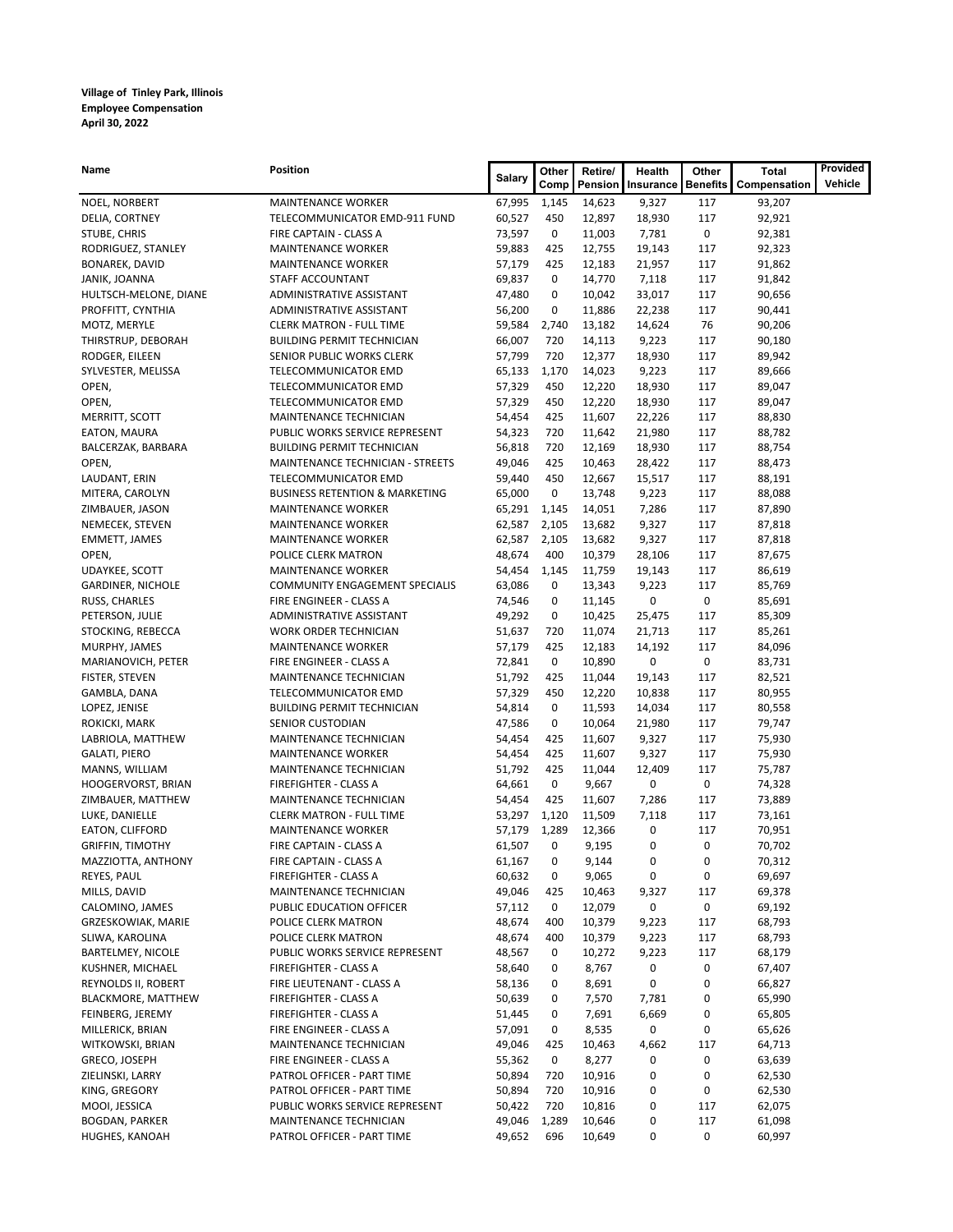| Name                     | Position                         | Salary | Other | Retire/ | Health    | Other           | Total        | Provided |
|--------------------------|----------------------------------|--------|-------|---------|-----------|-----------------|--------------|----------|
|                          |                                  |        | Comp  | Pension | Insurance | <b>Benefits</b> | Compensation | Vehicle  |
| VOLANTI, PAMELA          | ADMINISTRATIVE ASSISTANT         | 48,674 | 864   | 10,477  | 0         | 117             | 60,132       |          |
| WERR, THERESA            | <b>CSO - PARKING ENFORCEMENT</b> | 47,813 | 1,314 | 10,390  | 0         | 76              | 59,593       |          |
| BUTTALA JR, ROBERT       | FIRE ALARM SERVICE OFFICER       | 45,598 | 0     | 9,644   | 0         | 0               | 55,242       |          |
| MAZZIOTTA, DANIEL        | FIRE LIEUTENANT - CLASS A        | 47,733 | 0     | 7,136   | 0         | 0               | 54,869       |          |
| SLEPSKI, THOMAS          | <b>ASSISTANT FIRE CHIEF</b>      | 46,851 | 0     | 7,004   | 0         | 0               | 53,856       | х        |
| DE ADAM, ANTHONY         | FIRE ENGINEER - CLASS A          | 42,447 | 0     | 6,346   | 4,446     | 0               | 53,239       |          |
| SMART, WALTER            | ZONING ADMINISTRATOR             | 42,873 | 100   | 9,089   | 0         | 0               | 52,062       |          |
| SCHUTT, KAREN            | CSO - ANIMAL CONTROL PART-TIME   | 41,990 | 450   | 8,976   | 0         | 0               | 51,416       |          |
| CULBERTSON, ADAM         | FIRE LIEUTENANT - CLASS A        | 44,138 | 0     | 6,599   | 0         | 0               | 50,736       |          |
| OPEN,                    | FINANCE ACCOUNTING TECHNICIAN    | 41,505 | 0     | 8,778   | 0         | 0               | 50,283       |          |
| HAAGA, JOSEPH            | FIREFIGHTER - CLASS A            | 36,582 | 0     | 5,469   | 7,781     | 0               | 49,832       |          |
| PALL, SUSAN              | MARKETING ASSISTANT              | 40,908 | 0     | 8,652   | 0         | 0               | 49,560       |          |
| CASNER, ADAM             | FIRE ENGINEER - CLASS A          | 42,586 | 0     | 6,367   | 0         | 0               | 48,952       |          |
| HODGE, JILL              | ADMINISTRATIVE PART TIME - FIR   | 40,206 | 0     | 8,503   | 0         | 0               | 48,709       |          |
| OPEN,                    | PATROL OFFICER - PART TIME       | 39,149 | 750   | 8,439   | 0         | 0               | 48,337       |          |
| FABISZAK, MARK           | PATROL OFFICER - PART TIME       | 39,149 | 720   | 8,432   | 0         | 0               | 48,301       |          |
| REILLY, DENNIS           | PATROL OFFICER - PART TIME       | 39,149 | 720   | 8,432   | 0         | 0               | 48,301       |          |
| MILLER, SAMUEL           | PATROL OFFICER - PART TIME       | 39,149 | 720   | 8,432   | 0         | 0               | 48,301       |          |
| OPEN,                    | PATROL OFFICER - PART TIME       | 39,149 | 720   | 8,432   | 0         | 0               | 48,301       |          |
| OPEN,                    | PATROL OFFICER - PART TIME       | 39,149 | 720   | 8,432   | 0         | 0               | 48,301       |          |
| OPEN,                    | PATROL OFFICER - PART TIME       | 39,149 | 720   | 8,432   | 0         | 0               | 48,301       |          |
| JOYCE, MARY              | ACCOUNTANT - PART TIME           | 38,563 | 0     | 8,156   | 0         | 0               | 46,719       |          |
| ZAVALA, SHARON           | <b>CLERICAL PART-TIME</b>        | 32,324 | 0     | 6,836   | 7,118     | 0               | 46,278       |          |
| DINASO, CAROL            | <b>CLERICAL PART-TIME</b>        | 31,752 | 0     | 6,716   | 7,118     | 0               | 45,585       |          |
| <b>BULVAN, MARK</b>      | FIREFIGHTER - CLASS A            | 39,438 | 0     | 5,896   | 0         | 0               | 45,334       |          |
| COTRANO, MARK            | FIRE LIEUTENANT - CLASS A        | 38,548 | 0     | 5,763   | 0         | 0               | 44,311       |          |
| RICHARDS, SHAWN          | FIRE LIEUTENANT - CLASS A        | 38,243 | 0     | 5,717   | 0         | 0               | 43,961       |          |
| DUESING, BRYAN           | FIRE LIEUTENANT - CLASS A        | 37,354 | 0     | 5,584   | 0         | 0               | 42,939       |          |
| DUNN, MORGAN             | CSO - FIELD OPERATIONS           | 34,143 | 450   | 7,316   | 0         | 0               | 41,909       |          |
| CARROLL, JOANNE          | ADMINISTRATIVE ASSISTANT         | 34,205 | 0     | 7,234   | 0         | 0               | 41,440       |          |
| <b>BOHLSEN, NICHOLAS</b> | FIRE LIEUTENANT - CLASS A        | 36,025 | 0     | 5,386   | 0         | 0               | 41,410       |          |
| <b>BUTTALA, JUSTICE</b>  | MAINTENANCE TECHNICIAN           | 32,370 | 1,289 | 7,119   | 0         | 117             | 40,895       |          |
| DALUGA, JOSEPH           | FIREFIGHTER - CLASS A            | 34,482 | 0     | 5,155   | 0         | 0               | 39,637       |          |
| FITZMAURICE, LIAM        | FIREFIGHTER - CLASS A            | 34,070 | 0     | 5,093   | 0         | 0               | 39,163       |          |
| MILAZZO, MICHAEL         | FIREFIGHTER - CLASS A            | 32,924 | 0     | 4,922   | 0         | 0               | 37,846       |          |
| <b>BUTERA, ANTHONY</b>   | FIREFIGHTER - CLASS A            | 32,331 | 0     | 4,834   | 0         | 0               | 37,165       |          |
| BERAN, DONNA             | ADMINISTRATIVE PART TIME - FIR   | 30,354 | 0     | 6,420   | 0         | 0               | 36,774       |          |
| LITKENHUS, JACOB         | FIREFIGHTER - CLASS A            | 30,952 | 0     | 4,627   | 0         | 0               | 35,580       |          |
| HUMENIK, ANMARIE         | <b>CLERK MATRON-PART TIME</b>    | 29,115 | 200   | 6,200   | 0         | 0               | 35,515       |          |
| HARRISON, MARISA         | HUMAN RESOURCES ASSISTANT        | 29,262 | 0     | 6,189   | 0         | 0               | 35,451       |          |
| GAMBLA, EVELYN           | <b>CLERK MATRON-PART TIME</b>    | 28,569 | 200   | 6,085   | 0         | 0               | 34,853       |          |
| ROEMER, BRADLEY          | FIREFIGHTER - CLASS A            | 30,225 | 0     | 4,519   | 0         | 0               | 34,743       |          |
| GRANT, DANIEL            | FIRE ENGINEER - CLASS A          | 29,282 | 0     | 4,378   | 0         | 0               | 33,660       |          |
| SWARTZENTRUBER, TODD     | FIRE LIEUTENANT - CLASS A        | 28,091 | 0     | 4,200   | 0         | 0               | 32,291       |          |
| GLOTZ, MICHAEL           | VILLAGE PRESIDENT                | 32,000 | 0     | 0       | 0         | 117             | 32,117       |          |
| MURRAY JR, WILLIAM       | FIRE CAPTAIN - CLASS A           | 27,911 | 0     | 4,173   | 0         | 0               | 32,084       | X        |
| HOOPES, ANYAETTA         | FIRE ENGINEER - CLASS A          | 27,810 | 0     | 4,158   | 0         | 0               | 31,967       |          |
| SIGNORE, SAMUEL          | <b>CUSTODIAN - PENSIONABLE</b>   | 26,326 | 0     | 5,568   | 0         | 0               | 31,894       |          |
| <b>BROOKS, TIMOTHY</b>   | FIREFIGHTER - CLASS A            | 27,491 | 0     | 4,110   | 0         | 0               | 31,601       |          |
| HUGHES, BETH             | WORK ORDER TECHNICIAN            | 25,304 | 0     | 5,352   | 0         | 0               | 30,656       |          |
| TOUHY, JOHN              | POLICE RECORDS SUPERVISOR        | 27,983 | 0     | 2,141   | 0         | 0               | 30,123       |          |
| GRZESZKIEWICZ, STEVEN    | FIREFIGHTER - CLASS A            | 26,122 | 0     | 3,905   | 0         | 0               | 30,028       |          |
| <b>BLOMBERG, THOMAS</b>  | FIRE ENGINEER - CLASS A          | 25,773 | 0     | 3,853   | 0         | 0               | 29,626       |          |
| MC CARTHY, KEVIN         | PART-TIME MAINTENANCE-CPL        | 24,305 | 0     | 5,140   | 0         | 0               | 29,445       |          |
| SULLIVAN, COLLEEN        | <b>TRUSTEE</b>                   | 13,000 | 0     | 0       | 15,475    | 117             | 28,592       |          |
| LUDKE II, RANDY          | FIREFIGHTER - CLASS A            | 24,286 | 0     | 3,631   | 0         | 0               | 27,917       |          |
| <b>BEST, TIMOTHY</b>     | FIRE ENGINEER - CLASS A          | 23,923 | 0     | 3,577   | 0         | 0               | 27,500       |          |
| SMITH, NICHOLAS          | FIREFIGHTER - CLASS A            | 23,106 | 0     | 3,454   | 0         | 0               | 26,561       |          |
| GARREN, SHANE            | FIREFIGHTER - CLASS A            | 23,076 | 0     | 3,450   | 0         | 0               | 26,526       |          |
| SCHMECKPEPER, JANET      | <b>CLERK MATRON-PART TIME</b>    | 21,600 | 200   | 4,611   | 0         | 0               | 26,410       |          |
| FIGUEROA, ANTHONY        | FIREFIGHTER - CLASS A            | 22,852 | 0     | 3,416   | 0         | 0               | 26,269       |          |
| ADKINS, DAVID            | FIREFIGHTER - CLASS A            | 22,278 | 0     | 3,331   | 0         | 0               | 25,609       |          |
|                          |                                  |        |       |         |           |                 |              |          |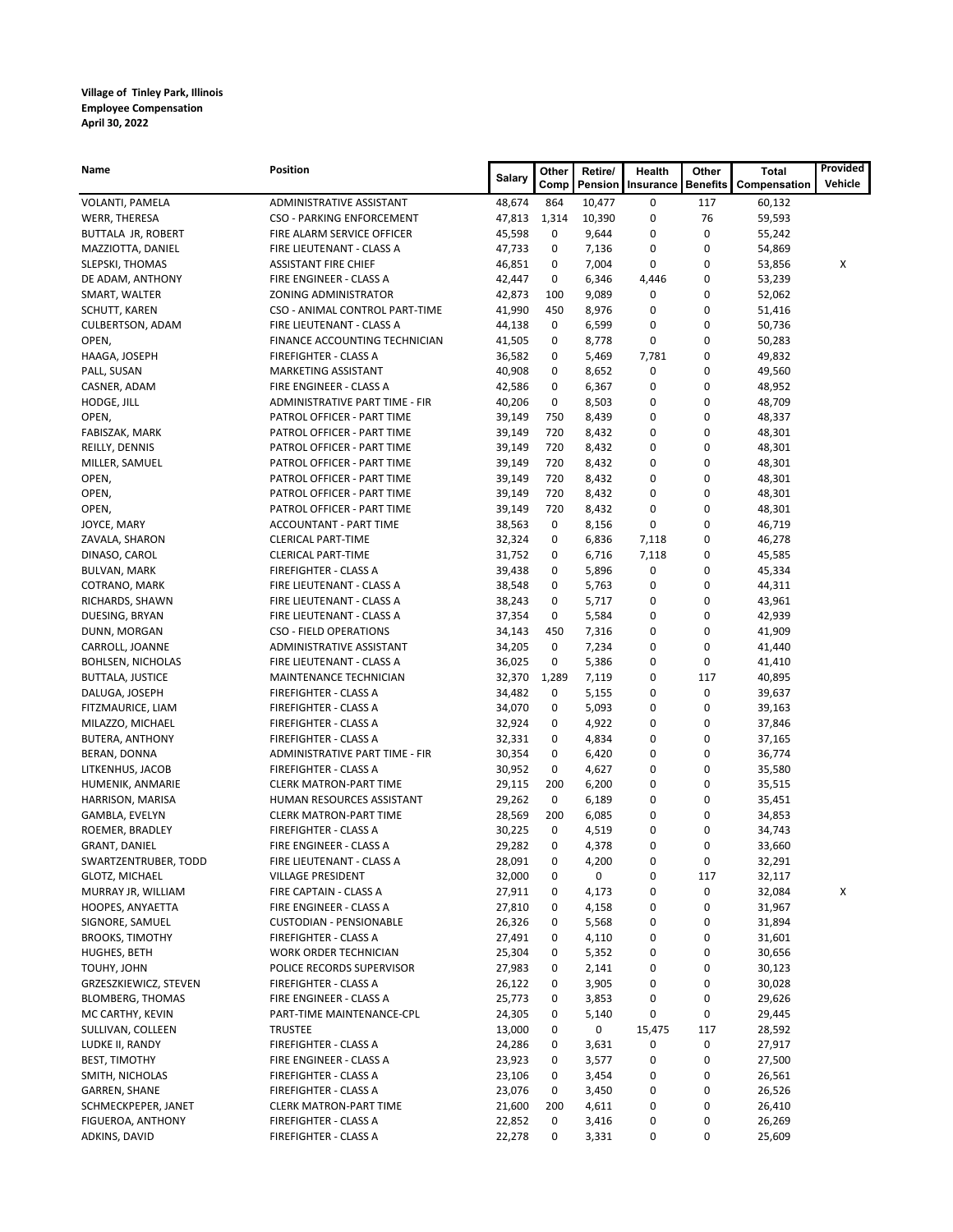| Name                                               | Position                                       | <b>Salary</b>    | Other  | Retire/        | Health    | Other           | <b>Total</b>     | Provided |
|----------------------------------------------------|------------------------------------------------|------------------|--------|----------------|-----------|-----------------|------------------|----------|
|                                                    |                                                |                  | Comp   | Pension        | Insurance | <b>Benefits</b> | Compensation     | Vehicle  |
| FELL, LYNN                                         | <b>CLERK MATRON-PART TIME</b>                  | 20,800           | 200    | 4,442          | 0         | 0               | 25,442           |          |
| OPEN,                                              | <b>CLERK MATRON-PART TIME</b>                  | 20,800           | 200    | 4,442          | 0         | 0               | 25,442           |          |
| OPEN,                                              | <b>CLERK MATRON-PART TIME</b>                  | 20,800           | 200    | 4,442          | 0         | 0               | 25,442           |          |
| SIMON, RYAN                                        | FIREFIGHTER - CLASS A                          | 21,994           | 0      | 3,288          | 0         | 0               | 25,282           |          |
| RYAN, KENNETH                                      | PART-TIME MAINTENANCE                          | 19,988           | 0      | 4,227          | 0         | 0               | 24,215           |          |
| SMITH, JOSHUA                                      | PART-TIME MAINTENANCE                          | 19,988           | 0      | 4,227          | 0         | 0               | 24,215           |          |
| OPEN,                                              | PART-TIME MAINTENANCE - STREETS                | 19,988           | 0      | 4,227          | 0         | 0               | 24,215           |          |
| OPEN,                                              | PART-TIME MAINTENANCE - STREETS                | 19,988           | 0      | 4,227          | 0         | 0               | 24,215           |          |
| KRUG, CHARLES                                      | FIREFIGHTER - CLASS A                          | 20,920           | 0      | 3,128          | 0         | 0               | 24,048           |          |
| SCANLON, REBECCA                                   | FIREFIGHTER - CLASS A                          | 20,920           | 0      | 3,128          | 0         | 0               | 24,048           |          |
| TRIEMSTRA, NICOLAS                                 | FIREFIGHTER - CLASS A                          | 20,920           | 0      | 3,128          | 0         | 0<br>0          | 24,048           |          |
| WILLIAMS, LISA                                     | <b>BUS DISPATCHER</b>                          | 19,761           | 0      | 4,179          | 0         |                 | 23,940           |          |
| ROJAS, BRANDON                                     | FIREFIGHTER - CLASS A                          | 20,677           | 0      | 3,091          | 0         | 0<br>0          | 23,768           |          |
| EMMANOUILIDIS, ALEXANDER                           | FIREFIGHTER - CLASS A                          | 20,632           | 0<br>0 | 3,085<br>3,074 | 0<br>0    | 0               | 23,717           |          |
| SMULEVITZ, JOSEPH                                  | FIREFIGHTER - CLASS A<br>FIREFIGHTER - CLASS A | 20,559<br>20,258 | 0      | 3,029          | 0         | 0               | 23,633           |          |
| ZANTA, RYAN                                        | FIREFIGHTER - CLASS A                          | 20,209           | 0      | 3,021          | 0         | 0               | 23,286           |          |
| <b>BERAN, ROBERT</b><br><b>GONZALEZ JR, HECTOR</b> | <b>CLERICAL PART-TIME</b>                      | 19,148           | 0      | 4,050          | 0         | 0               | 23,230<br>23,198 |          |
| MULLER, TYLER                                      | FIREFIGHTER - CLASS A                          | 20,111           | 0      | 3,007          | 0         | 0               | 23,117           |          |
| SWARTZENTRUBER, JOSHUA                             | FIREFIGHTER - CLASS A                          | 20,111           | 0      | 3,007          | 0         | 0               | 23,117           |          |
| PROSZEK, TREVOR                                    | FIREFIGHTER - CLASS A                          | 20,111           | 0      | 3,007          | 0         | 0               | 23,117           |          |
| QUILTY JR, MICHAEL                                 | FIREFIGHTER - CLASS A                          | 20,008           | 0      | 2,991          | 0         | 0               | 22,999           |          |
| ANDREWS, CHRISTIAN                                 | FIREFIGHTER - CLASS A                          | 19,711           | 0      | 2,947          | 0         | 0               | 22,658           |          |
| KOLB, FRANK                                        | PROBATIONARY FIREFIGHTER - CLA                 | 19,711           | 0      | 2,947          | 0         | 0               | 22,658           |          |
| SOBIERAY, ADAM                                     | FIREFIGHTER - CLASS A                          | 19,711           | 0      | 2,947          | 0         | 0               | 22,658           |          |
| SUTKUS, MATTHEW                                    | FIREFIGHTER - CLASS A                          | 19,711           | 0      | 2,947          | 0         | 0               | 22,658           |          |
| BRENNAN, JOHN                                      | FIREFIGHTER - CLASS A                          | 19,711           | 0      | 2,947          | 0         | 0               | 22,658           |          |
| RHEIN, JOSEPH                                      | FIREFIGHTER - CLASS A                          | 19,711           | 0      | 2,947          | 0         | 0               | 22,658           |          |
| <b>KROLIKOWSKI, TOM</b>                            | FIREFIGHTER - CLASS A                          | 19,711           | 0      | 2,947          | 0         | 0               | 22,658           |          |
| RIVERA, JOEL                                       | FIREFIGHTER - CLASS A                          | 19,711           | 0      | 2,947          | 0         | 0               | 22,658           |          |
| SCHARNHORST, ROBERT                                | FIREFIGHTER - CLASS A                          | 19,711           | 0      | 2,947          | 0         | 0               | 22,658           |          |
| TORNGA, DANIEL                                     | FIREFIGHTER - CLASS A                          | 19,711           | 0      | 2,947          | 0         | 0               | 22,658           |          |
| TROOGSTAD, SCOTT                                   | FIREFIGHTER - CLASS A                          | 19,711           | 0      | 2,947          | 0         | 0               | 22,658           |          |
| WOOTEN, JAMES                                      | FIRE LIEUTENANT - CLASS A                      | 19,251           | 0      | 2,878          | 0         | 0               | 22,129           |          |
| O'CONNOR, NANCY                                    | <b>VILLAGE CLERK</b>                           | 22,000           | 0      | 0              | 0         | 117             | 22,117           |          |
| GIL, DARIUSZ                                       | FIREFIGHTER - CLASS A                          | 18,991           | 0      | 2,839          | 0         | 0               | 21,830           |          |
| KUSHNER, JEFFREY                                   | FIREFIGHTER - CLASS A                          | 18,429           | 0      | 2,755          | 0         | 0               | 21,184           |          |
| <b>FORD, FREDERICK</b>                             | FIREFIGHTER - CLASS A                          | 18,356           | 0      | 2,744          | 0         | 0               | 21,100           |          |
| GILGENBERG, MICHAEL                                | FIRE ENGINEER - CLASS A                        | 18,165           | 0      | 2,716          | 0         | 0               | 20,881           |          |
| SARHAGE, SEAN                                      | FIREFIGHTER - CLASS A                          | 17,530           | 0      | 2,621          | 0         | 0               | 20,150           |          |
| <b>BOGUMIL, JOHN</b>                               | VILLAGE BUS DRIVER                             | 17,107           | 100    | 1,316          | 0         | 0               | 18,523           |          |
| CLEVELAND, MICHAEL                                 | <b>CUSTODIAN</b>                               | 16,883           | 0      | 1,292          | 0         | 0               | 18,174           |          |
| CORDERO, PAUL                                      | <b>FIREFIGHTER - CLASS B</b>                   | 15,132           | 757    | 2,010          | 0         | 0               | 17,898           |          |
| DE NOVA, NICHOLAS                                  | <b>INTERN</b>                                  | 14,531           | 0      | 3,073          | 0         | 0               | 17,604           |          |
| WATTS, JERRY                                       | <b>EMA MEMBER/OFFICER</b>                      | 16,249           | 0      | 1,243          | 0         | 0               | 17,492           |          |
| O'SULLIVAN, THOMAS D                               | SCADA ENGINEER - PART-TIME                     | 14,207           | 0      | 3,005          | 0         | 0               | 17,211           |          |
| UTHE, STEVEN                                       | FIREFIGHTER - CLASS A                          | 14,067           | 0      | 2,103          | 0         | 0               | 16,170           |          |
| SHEPPARD, DONALD                                   | VILLAGE BUS DRIVER                             | 14,812           | 100    | 1,141          | 0         | 0               | 16,053           |          |
| PETRACEK, DARLENE                                  | VILLAGE BUS DRIVER                             | 14,812           | 100    | 1,141          | 0         | 0               | 16,053           |          |
| MURPHY, JOHN                                       | FIREFIGHTER - CLASS A                          | 13,916           | 0      | 2,081          | 0         | 0               | 15,997           |          |
| MEDINA, ZACHARY                                    | <b>CUSTODIAN</b>                               | 14,784           | 0      | 1,131          | 0         | 0               | 15,915           |          |
| ACKERMAN, ROBERT                                   | VILLAGE BUS DRIVER                             | 14,532           | 100    | 1,119          | 0         | 0               | 15,752           |          |
| LAPORE, MARCUS                                     | INTERN - MANAGERS OFFICE                       | 13,777           | 0      | 1,054          | 0         | 0               | 14,831           |          |
| OSWALD, KELLY                                      | MARKETING PROGRAM COORDINATOR                  | 13,325           | 0      | 1,019          | 0         | 0               | 14,344           |          |
| BARRY, JOHN                                        | FIRE LIEUTENANT - CLASS B                      | 11,904           | 595    | 1,581          | 0         | 0               | 14,080           |          |
| FABISZAK, THERESA                                  | <b>CCTV OPERATOR</b>                           | 12,569           | 0      | 961            | 0         | 0               | 13,530           |          |
| MUELLER, MICHAEL                                   | <b>TRUSTEE</b>                                 | 13,000           | 0      | 0              | 0         | 117             | 13,117           |          |
| <b>GALANTE, DIANE</b>                              | <b>TRUSTEE</b>                                 | 13,000           | 0      | 0              | 0         | 117             | 13,117           |          |
| BRENNAN, WILLIAM                                   | <b>TRUSTEE</b>                                 | 13,000           | 0      | 0              | 0         | 117             | 13,117           |          |
| MAHONEY, DENNIS                                    | <b>TRUSTEE</b>                                 | 13,000           | 0      | 0              | 0         | 117             | 13,117           |          |
| ZANTA, MATTHEW                                     | FIREFIGHTER - CLASS B                          | 11,046           | 552    | 1,467          | 0         | 0               | 13,066           |          |
| BRADY, WILLIAM                                     | <b>TRUSTEE</b>                                 | 13,000           | 0      | 0              | 0         | 59              | 13,059           |          |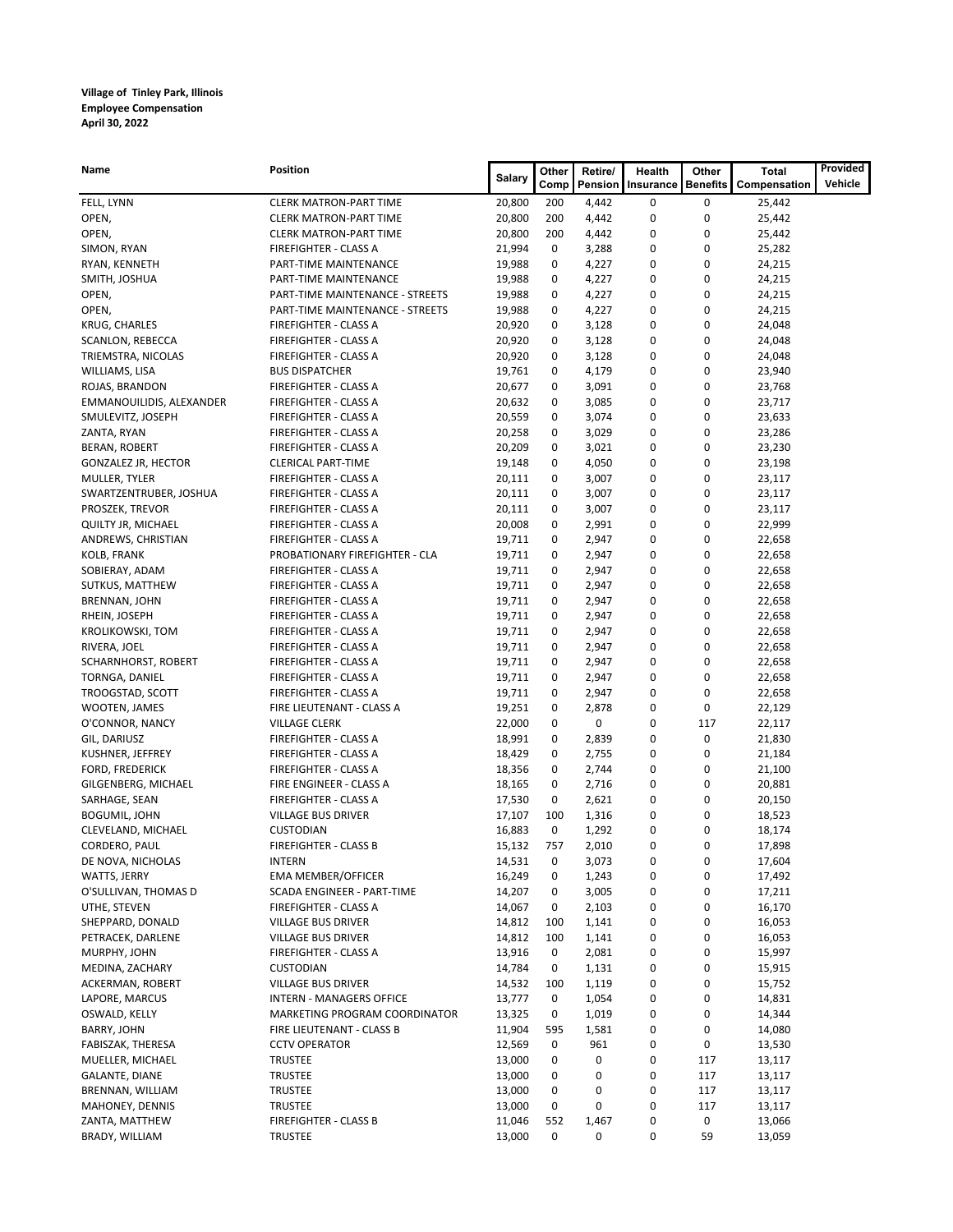| Name                               | Position                                       | <b>Salary</b>  | Other    | Retire/    | Health    | Other           | Total          | Provided |
|------------------------------------|------------------------------------------------|----------------|----------|------------|-----------|-----------------|----------------|----------|
|                                    |                                                |                | Comp     | Pension    | Insurance | <b>Benefits</b> | Compensation   | Vehicle  |
| GILL, DEBRA                        | <b>BUS DISPATCHER</b>                          | 11,857         | 0        | 907        | 0         | 0               | 12,764         |          |
| IWANAGA, JEFFREY                   | FIREFIGHTER - CLASS A                          | 10,984         | 0        | 1,642      | 0         | 0               | 12,626         |          |
| BARAJAS, JOHN                      | <b>EMA MEMBER/OFFICER</b>                      | 11,554         | 0        | 884        | 0         | 0               | 12,438         |          |
| HAJKOWICZ, ERIK                    | FIREFIGHTER - CLASS B                          | 10,442         | 522      | 1,387      | 0         | 0               | 12,351         |          |
| PEASLEE, SEAN                      | <b>FIREFIGHTER - CLASS B</b>                   | 9,510          | 476      | 1,263      | 0         | 0               | 11,249         |          |
| TURNER JR., WILLIAM                | FIRE ENGINEER - CLASS B                        | 9,102          | 455      | 1,209      | 0         | 0               | 10,766         |          |
| SCANLON, TAYLOR                    | INTERN-MARKETING                               | 9,841          | 0        | 753        | 0         | 0               | 10,593         |          |
| TESSARI, ALEXANDER                 | <b>FIREFIGHTER - CLASS B</b>                   | 8,823          | 441      | 1,172      | 0         | 0               | 10,437         |          |
| GUDYKA, BRYAN                      | FIRE LIEUTENANT - CLASS B                      | 8,490          | 424      | 1,128      | 0         | 0               | 10,042         |          |
| MALY-POLITANO, DENISE              | <b>COMMISSION SECRETARY</b>                    | 9,128          | 0        | 698        | 0         | 0               | 9,826          |          |
| OWCZARSKI, JAMES                   | INSPECTOR-FIRE NON PENSIONABLE                 | 9,058          | 0        | 693        | 0         | 0               | 9,751          |          |
| <b>CURTIS, STEVEN</b>              | <b>FIREFIGHTER - CLASS B</b>                   | 8,042          | 402      | 1,068      | 0         | 0               | 9,513          |          |
| MARSHALL, CHASE                    | <b>EMA MEMBER/OFFICER</b>                      | 8,512          | 0        | 651        | 0         | 0               | 9,163          |          |
| NAGLE, JOHN                        | <b>FIREFIGHTER - CLASS B</b>                   | 7,309          | 365      | 971        | 0         | 0               | 8,646          |          |
| TONRA JR., THOMAS                  | FIRE ENGINEER - CLASS B                        | 7,113          | 356      | 945        | 0         | 0               | 8,414          |          |
| LEWIS, JOHN                        | <b>EMA MEMBER/OFFICER</b>                      | 7,423          | 0        | 568        | 0         | 0               | 7,991          |          |
| O'DETTE, JOSEPH                    | FIRE ENGINEER - CLASS B                        | 6,647          | 332      | 883        | 0         | 0               | 7,862          |          |
| TYSSEN, ROXANE                     | <b>CLERICAL PART-TIME</b>                      | 7,113          | 0        | 544        | 0         | 0               | 7,657          |          |
| REGAN, EILEEN                      | <b>CROSSING GUARD</b>                          | 6,851          | 75       | 530        | 0         | 0               | 7,456          |          |
| COSTA, SUSAN                       | <b>CROSSING GUARD</b>                          | 6,851          | 75       | 530        | 0         | 0               | 7,456          |          |
| <b>GRAY, THERESE</b>               | <b>CROSSING GUARD</b>                          | 6,851          | 75       | 530        | 0         | 0               | 7,456          |          |
| LYNCH, DIANE                       | <b>CROSSING GUARD</b>                          | 6,851          | 75       | 530        | 0         | 0               | 7,456          |          |
| WYMAN, JUDITH                      | <b>CROSSING GUARD</b>                          | 6,851          | 75       | 530        | 0         | $\mathbf 0$     | 7,456          |          |
| KLAUS, CAROL                       | <b>CROSSING GUARD</b>                          | 6,851          | 75       | 530        | 0         | 0               | 7,456          |          |
| GANZER, MARYANN                    | <b>CROSSING GUARD</b>                          | 6,851          | 75       | 530        | 0         | 0               | 7,456          |          |
| DEBUS, TAMI                        | <b>CROSSING GUARD</b>                          | 6,851          | 75       | 530        | 0         | 0<br>0          | 7,456          |          |
| GIANCARLO, GAIL                    | <b>CROSSING GUARD</b>                          | 6,851          | 75       | 530        | 0         |                 | 7,456          |          |
| SERAFIN, DONNA                     | <b>CROSSING GUARD</b>                          | 6,851          | 75       | 530        | 0         | 0<br>0          | 7,456          |          |
| FINLEY, BARBARA                    | <b>CROSSING GUARD</b>                          | 6,851          | 75       | 530        | 0<br>0    | 0               | 7,456          |          |
| ANDREWS, MAUREEN                   | <b>CROSSING GUARD</b>                          | 6,851<br>6,851 | 75<br>75 | 530<br>530 | 0         | 0               | 7,456          |          |
| <b>GRENDA, MARY</b>                | <b>CROSSING GUARD</b>                          |                |          |            |           | 0               | 7,456          |          |
| ROBISON, ANNE                      | <b>CROSSING GUARD</b>                          | 6,851<br>6,851 | 75<br>75 | 530<br>530 | 0<br>0    | 0               | 7,456          |          |
| ROBSON, DEBORAH<br>KEBLUSEK, LADD  | <b>CROSSING GUARD</b>                          |                | 75       | 530        | 0         | 0               | 7,456          |          |
| MAGER, BONNIE                      | <b>CROSSING GUARD</b><br><b>CROSSING GUARD</b> | 6,851<br>6,851 | 75       | 530        | 0         | 0               | 7,456<br>7,456 |          |
|                                    | <b>CROSSING GUARD</b>                          | 6,851          | 75       | 530        | 0         | 0               |                |          |
| DYKHUIZEN, JOANNE<br>VELDMAN, MARY | <b>CROSSING GUARD</b>                          | 6,383          | 75       | 494        | 0         | 0               | 7,456<br>6,952 |          |
| MC KAY, DONALD                     | <b>CCTV OPERATOR</b>                           | 6,429          | 0        | 492        | 0         | 0               | 6,921          |          |
| <b>KRAFCISIN, BRIAN</b>            | <b>EMA MEMBER/OFFICER</b>                      | 6,074          | 0        | 465        | 0         | 0               | 6,538          |          |
| <b>BUESCHER, LINDA</b>             | <b>CROSSING GUARD</b>                          | 5,769          | 75       | 447        | 0         | 0               | 6,291          |          |
| THOMAS, JENNIFER                   | <b>CROSSING GUARD</b>                          | 5,769          | 75       | 447        | 0         | 0               | 6,291          |          |
| CONGREVE, KATHLEEN                 | <b>COMMISSION SECRETARY</b>                    | 5,780          | 0        | 442        | 0         | 0               | 6,222          |          |
| JOHNSON, PATRICIA                  | <b>CROSSING GUARD</b>                          | 5,562          | 75       | 431        | 0         | 0               | 6,068          |          |
| SULIKOWSKI, KAREN                  | <b>CROSSING GUARD</b>                          | 5,562          | 75       | 431        | 0         | 0               | 6,068          |          |
| LAZZARA, ANGELO                    | <b>EMA MEMBER/OFFICER</b>                      | 5,102          | 0        | 390        | 0         | 0               | 5,492          |          |
| ACKERMAN, ROBERT                   | <b>EMA MEMBER/OFFICER</b>                      | 4,986          | 0        | 381        | 0         | 0               | 5,368          |          |
| FRYDRYCH, MICHAEL                  | <b>EMA MEMBER/OFFICER</b>                      | 4,574          | 0        | 350        | 0         | 0               | 4,924          |          |
| UNFILLED,                          | <b>CROSSING GUARD</b>                          | 4,176          | 75       | 325        | 0         | 0               | 4,576          |          |
| UNFILLED,                          | <b>CROSSING GUARD</b>                          | 4,176          | 75       | 325        | 0         | 0               | 4,576          |          |
| UNFILLED,                          | <b>CROSSING GUARD</b>                          | 4,176          | 75       | 325        | 0         | 0               | 4,576          |          |
| UNFILLED,                          | <b>CROSSING GUARD</b>                          | 4,176          | 75       | 325        | 0         | 0               | 4,576          |          |
| OFTEDAHL, BRETT                    | FIRE ENGINEER - CLASS B                        | 3,282          | 164      | 436        | 0         | 0               | 3,882          |          |
| TYSSEN, ROXANE                     | <b>COMMISSION SECRETARY</b>                    | 3,016          | 0        | 231        | 0         | 0               | 3,247          |          |
| WERR, JOHN                         | <b>EMA MEMBER/OFFICER</b>                      | 2,586          | 0        | 198        | 0         | 0               | 2,784          |          |
| SCHULTZ, SCOTT                     | <b>EMA MEMBER/OFFICER</b>                      | 2,213          | 0        | 169        | 0         | 0               | 2,382          |          |
| <b>KERN, MARTIN</b>                | <b>EMA MEMBER/OFFICER</b>                      | 1,098          | 0        | 84         | 0         | 0               | 1,182          |          |
| MICHALEC, JANICE                   | <b>EMA MEMBER/OFFICER</b>                      | 1,098          | 0        | 84         | 0         | 0               | 1,182          |          |
| ROBISON, DANIEL                    | <b>EMA MEMBER/OFFICER</b>                      | 1,098          | 0        | 84         | 0         | 0               | 1,182          |          |
| DEUTSCHER, JOHN                    | <b>EMA MEMBER/OFFICER</b>                      | 1,098          | 0        | 84         | 0         | 0               | 1,182          |          |
| DRIES, ERIC                        | <b>EMA MEMBER/OFFICER</b>                      | 1,098          | 0        | 84         | 0         | 0               | 1,182          |          |
| OBERHOLZ, MICHAEL                  | <b>EMA MEMBER/OFFICER</b>                      | 1,098          | 0        | 84         | 0         | 0               | 1,182          |          |
| CAREY, SEAN                        | <b>EMA MEMBER/OFFICER</b>                      | 1,098          | 0        | 84         | 0         | 0               | 1,182          |          |
|                                    |                                                |                |          |            |           |                 |                |          |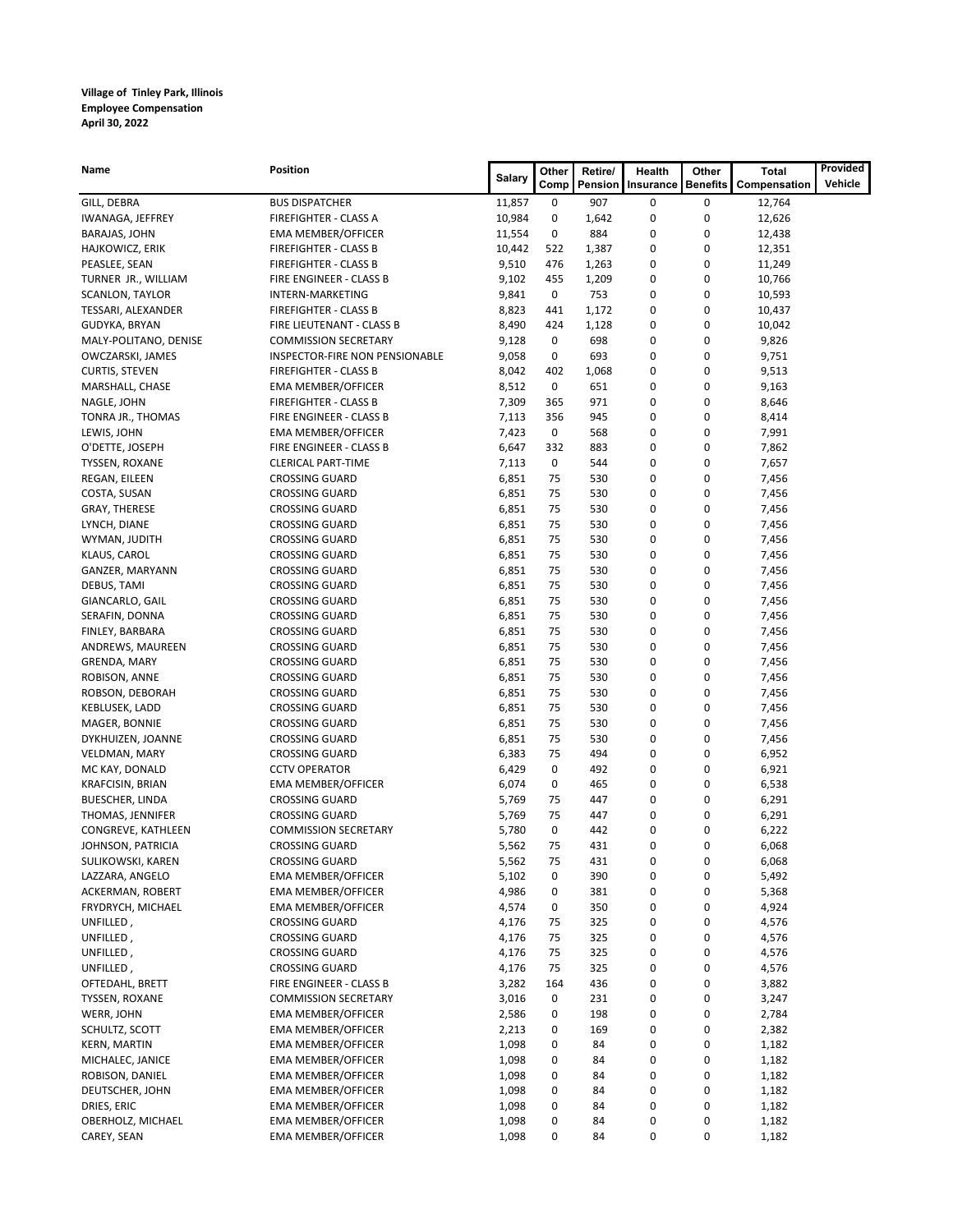| Name                   | <b>Position</b>                | Salary | Other<br><b>Comp</b> | Retire/ | Health<br><b>Pension Insurance Benefits</b> | Other | <b>Total</b><br>Compensation | Provided<br>Vehicle |
|------------------------|--------------------------------|--------|----------------------|---------|---------------------------------------------|-------|------------------------------|---------------------|
| HOHMAN, LUKE           | <b>EMA MEMBER/OFFICER</b>      | 1,098  | 0                    | 84      | 0                                           | 0     | 1,182                        |                     |
| WERR, LEO              | <b>EMA MEMBER/OFFICER</b>      | 1,098  | 0                    | 84      | 0                                           | 0     | 1,182                        |                     |
| HOULIHAN, MICHAEL      | <b>EMA MEMBER/OFFICER</b>      | 1,098  | 0                    | 84      | 0                                           | 0     | 1,182                        |                     |
| ESPARZA, LUKE          | <b>EMA MEMBER/OFFICER</b>      | 1,098  | $\Omega$             | 84      | 0                                           | 0     | 1,182                        |                     |
| PRUSAK, MATTHEW        | INTERN-VIDEOGRAPHER            | 1,025  | 0                    | 78      | 0                                           | 0     | 1,103                        |                     |
| SMITH. CADEN           | INTERN-VIDEOGRAPHER            | 1,025  | $\Omega$             | 78      | 0                                           | 0     | 1,103                        |                     |
| SMITH, DALE            | INSPECTOR-FIRE NON-PENSIONABLE | 877    | 0                    | 67      | 0                                           | 0     | 944                          |                     |
| HAYDEN, DESEAN         | <b>EMA MEMBER/OFFICER</b>      | 785    | 0                    | 60      | 0                                           |       | 845                          |                     |
| HAGNER, HENRY          | <b>EMA MEMBER/OFFICER</b>      | 785    | 0                    | 60      | 0                                           | 0     | 845                          |                     |
| ANSARI, MASON          | <b>EMA MEMBER/OFFICER</b>      | 785    | 0                    | 60      | 0                                           | 0     | 845                          |                     |
| <b>VENTURA, ARTHUR</b> | <b>EMA MEMBER/OFFICER</b>      | 785    | 0                    | 60      | 0                                           | 0     | 845                          |                     |
| MERCADO, DAWNDRIA      | <b>EMA MEMBER/OFFICER</b>      | 20     |                      |         | 0                                           | 0     | 21                           |                     |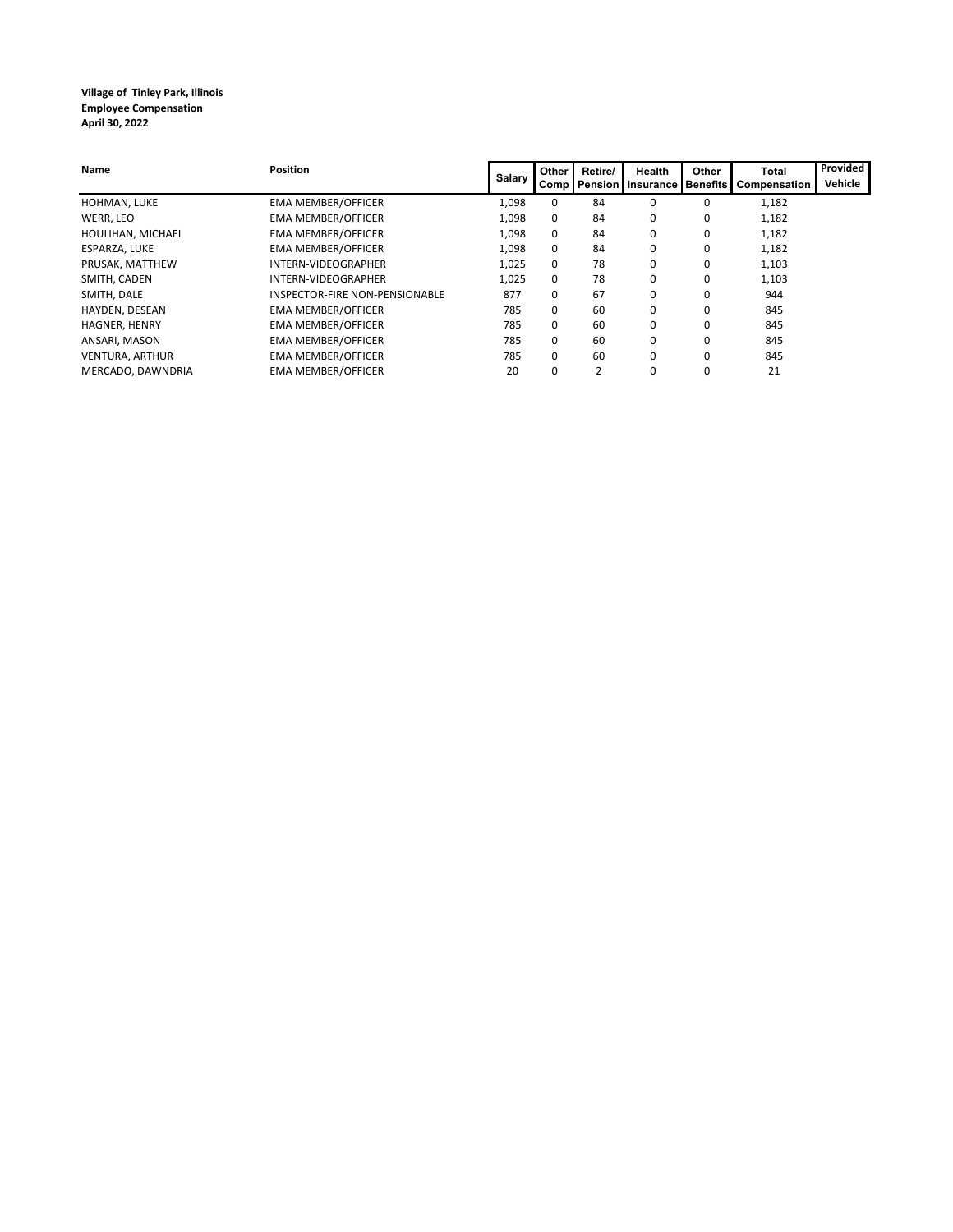### **Tinley Park Public Library Employee Compensation April 30, 2022**

| Name                               | Position                                                  | Salary           | Other       | Retire/        | Health         | Other           | Total            | Provided |
|------------------------------------|-----------------------------------------------------------|------------------|-------------|----------------|----------------|-----------------|------------------|----------|
|                                    |                                                           |                  | Comp        | Pension        | Insurance      | <b>Benefits</b> | Compensation     | Vehicle  |
| MUSIL, ZACHARY                     | LIBRARY ADMINISTRATOR                                     | 109,990          | 0           | 23,263         | 15,878         | 99              | 149,231          |          |
| O'DWYER, PATRICK                   | <b>FACILITIES MANAGER</b>                                 | 92,186           | 0           | 19,497         | 13,307         | 99              | 125,089          |          |
| SCHROEDER, SARAH                   | LIBRARY ASST ADMINISTRATOR                                | 83,117           | 0           | 17,579         | 12,632         | 99              | 113,427          |          |
| KLAIN, PAUL                        | ADULT SERVICES LIBRARIAN                                  | 72,509           | 0           | 15,336         | 19,757         | 65              | 107,666          |          |
| WILLIAMS, LYNETTE                  | <b>BUSINESS OFFICE MGR-BEN COR</b>                        | 65,915           | 0           | 13,941         | 25,264         | 99              | 105,219          |          |
| PYRZYNSKI, MARYANN                 | <b>CIRCULATION SERVICES MANAGER</b>                       | 70,075           | $\mathbf 0$ | 14,821         | 17,016         | 99              | 102,011          |          |
| REED, KERRY                        | YOUTH SERVICES MANAGER                                    | 76,107           | 0           | 16,097         | 8,290          | 99              | 100,594          |          |
| HOWARD, KRISTINA                   | ADULT SERVICES MANAGER                                    | 69,326           | 0           | 14,663         | 16,329         | 99              | 100,417          |          |
| DOSTAL, GRAHAM                     | ADULT SERVICES ASSISTANT MANAG                            | 61,672           | 0           | 13,044         | 25,264         | 99              | 100,079          |          |
| LOWE, JENNIFER                     | YOUNG ADULT LIBRARIAN                                     | 69,056           | 0           | 14,605         | 13,307         | 99              | 97,068           |          |
| ANHALT, JOY                        | TECHNICAL SERVICES MANAGER                                | 71,677           | 0           | 15,160         | 8,290          | 99              | 95,226           |          |
| ZUKOSKI, PAMELA                    | PROGRAMMING & OUTREACH MANAGER                            | 62,608           | 0           | 13,242         | 17,016         | 99              | 92,965           |          |
| DYER, JESSICA                      | MARKETING & PUBLIC RELATIONS M                            | 62,504           | 0           | 13,220         | 8,290          | 99              | 84,113           |          |
| BABJAK, WENDY                      | MARKETING & ADULT PROGRAM COOR                            | 47,486           | 0           | 10,043         | 25,264         | 99              | 82,893           |          |
| FERRINI, DOUGLAS                   | ADULT SERVICES LIBRARIAN                                  | 54,371           | 0           | 11,500         | 16,329         | 99              | 82,299           |          |
| FORTO-WHITEMILLER, ROSEMARIE       | ADULT SERVICES LIBRARIAN                                  | 53,040           | 0           | 11,218         | 17,016         | 99              | 81,373           |          |
| AHMAD, RAKHSHANDA                  | YOUTH SERVICES ASSISTANT                                  | 48,984           | 0           | 10,360         | 17,016         | 99              | 76,459           |          |
| PELCZARSKI, CLARICE                | YOUNG ADULT LIBRARIAN                                     | 55,848           | 0           | 11,812         | 8,290          | 99              | 76,050           |          |
| SCHULIEN, JENNIFER                 | <b>BUSINESS OFFICE ASSISTANT</b>                          | 47,611           | 0           | 10,070         | 16,329         | 99              | 74,109           |          |
| SERAFINO, TRACY                    | ASST CIRCULATION SRVC MANAGER                             | 46,800           | 0           | 9,898          | 17,016         | 99              | 73,813           |          |
| PARKER, TERRENCE                   | ADULT SERVICES LIBRARIAN                                  | 54,995           | 0           | 11,631         | 6,477          | 0               | 73,103           |          |
| BEAUCHAMP, SHARON                  | <b>ACQUISITIONS CLERK</b>                                 | 43,160           | 0           | 9,128          | 17,016         | 99              | 69,403           |          |
| SERAFINO, ROBERT                   | <b>FACILITIES ASSISTANT</b>                               | 55,328           | 0           | 11,702         | 0              | 0               | 67,030           |          |
| ZULEVIC, VALERIE                   | YOUTH SERVICES LIBRARIAN                                  | 51,938           | 0           | 10,985         | 0              | 0               | 62,922           |          |
| RENKEN, JENNIFER                   | ADULT SERVICES LIBRARIAN                                  | 50,898           | 0           | 10,765         | 0              | 0               | 61,662           |          |
| PALYS, KEVIN                       | <b>GRAPHICS DESIGNER</b>                                  | 43,410           | 0<br>0      | 9,181          | 8,290          | 199             | 61,080           |          |
| MC CABE, KATHRYN                   | <b>CIRCULATION ASSISTANT</b><br><b>OUTREACH ASSISTANT</b> | 39,312<br>36,795 | 0           | 8,314<br>7,782 | 6,477<br>8,290 | 65<br>99        | 54,168           |          |
| LEYVA, SHANNON                     | <b>CIRCULATION CLERK</b>                                  | 30,555           | 0           | 6,462          | 13,307         | 99              | 52,967           |          |
| KUNA-KULLMAN, JULIE                | COMPUTER ASSISTANT - FULL-TIME                            | 34,133           | 0           | 7,219          | 6,477          | 99              | 50,424<br>47,928 |          |
| MATHERS, CATHRYN<br>RUTKA, JESSICA | TECHNICAL SERVICES CLERK                                  | 30,014           | $\mathbf 0$ | 6,348          | 6,398          | 99              | 42,859           |          |
| MORRISON, CANDICE                  | TECHNICAL SERVICES CLERK                                  | 34,445           | 0           | 7,285          | 0              | 0               | 41,730           |          |
| BUCKLEY, MARGARET                  | REFERENCE LIBRARIAN                                       | 19,918           | 0           | 4,213          | 0              | 0               | 24,131           |          |
| RAUCH, CINDY                       | REFERENCE LIBRARIAN                                       | 19,687           | $\mathbf 0$ | 1,506          | 0              | 0               | 21,193           |          |
| KILGORE, KATHLEEN                  | YOUTH SERVICES ASSISTANT                                  | 16,804           | $\mathbf 0$ | 3,554          | 0              | 0               | 20,358           |          |
| PATTERSON, LISA                    | REFERENCE LIBRARIAN                                       | 15,481           | 0           | 3,274          | 0              | 0               | 18,756           |          |
| LEWIS, ALYSSA                      | REFERENCE LIBRARIAN                                       | 15,425           | 0           | 3,262          | 0              | 0               | 18,688           |          |
| RICOBENE, DOMINIC                  | REFERENCE LIBRARIAN                                       | 14,982           | 0           | 3,169          | 0              | 0               | 18,151           |          |
| KANJO, JULIE                       | YOUTH SERVICES ASSISTANT                                  | 13,990           | $\mathbf 0$ | 2,959          | 0              | 0               | 16,949           |          |
| CURTIS, YVETTE                     | YOUTH SERVICES ASSISTANT                                  | 12,399           | 0           | 2,622          | 0              | 0               | 15,021           |          |
| KELLY DONOVAN, LINDA               | <b>CIRCULATION ASSISTANT</b>                              | 12,049           | 0           | 2,548          | 0              | 0               | 14,598           |          |
| KANE, TIFFANY                      | YOUTH SERVICES ASSISTANT                                  | 11,762           | 0           | 2,488          | 0              | 0               | 14,250           |          |
| IULIANO, ALICIA                    | REFERENCE ASSISTANT                                       | 11,039           | 0           | 2,335          | 0              | 0               | 13,373           |          |
| OPEN,                              | YOUTH SERVICES ASSISTANT                                  | 11,251           | 0           | 861            | 0              | 0               | 12,111           |          |
| ROSE, KAITLYN                      | YOUTH SERVICES ASSISTANT                                  | 11,039           | 0           | 844            | 0              | 0               | 11,883           |          |
| PARRAN, ELLEN                      | YOUTH SERVICES ASSISTANT                                  | 11,039           | 0           | 844            | 0              | 0               | 11,883           |          |
| MORMANN, RAYMOND                   | MAINTENANCE ASSISTANT                                     | 9,472            | 0           | 2,003          | 0              | 0               | 11,476           |          |
| CARROLL, KRISTINE                  | <b>CIRCULATION CLERK</b>                                  | 9,167            | 0           | 1,939          | 0              | 0               | 11,105           |          |
| WRIGHT, CINDY                      | <b>CIRCULATION CLERK</b>                                  | 9,167            | 0           | 1,939          | 0              | 0               | 11,105           |          |
| BAUER, EMILY                       | <b>CIRCULATION CLERK</b>                                  | 9,004            | 0           | 1,904          | 0              | 0               | 10,909           |          |
| FREEMAN, THERESE                   | <b>CIRCULATION CLERK</b>                                  | 9,004            | 0           | 1,904          | 0              | 0               | 10,909           |          |
| VELEZ, MARIBEL                     | ADULT PROGRAM ASSISTANT                                   | 9,004            | 0           | 1,904          | 0              | 0               | 10,909           |          |
| CASTANEDO, RICHARD                 | TECHNICAL SERVICES CLERK                                  | 9,004            | 0           | 1,904          | 0              | 0               | 10,909           |          |
| SCHEEL, ANDREW                     | COMPUTER ASSISTANT - PART-TIME                            | 9,972            | 0           | 763            | 0              | 0               | 10,734           |          |
| PALA, MICHELLE                     | COMPUTER ASSISTANT - PART-TIME                            | 9,972            | 0           | 763            | 0              | 0               | 10,734           |          |
| <b>TUCKER, JOHN</b>                | LIBRARY CLERK II                                          | 8,830            | 0           | 1,867          | 0              | 0               | 10,697           |          |
| ABRAHAM, JOSEPH                    | MAINTENANCE ASSISTANT                                     | 9,635            | 0           | 737            | 0              | 0               | 10,372           |          |
| OPEN,                              | <b>CIRCULATION CLERK</b>                                  | 9,173            | 0           | 702            | 0              | 0               | 9,875            |          |
| O'DONNELL, LAUREN                  | <b>CIRCULATION CLERK</b>                                  | 9,167            | 0           | 701            | 0              | 0               | 9,868            |          |
| MANIKOWSKI, JANICE                 | <b>CIRCULATION CLERK</b>                                  | 9,004            | 0           | 689            | 0              | 0               | 9,693            |          |
| LACOCO, DANA                       | <b>CIRCULATION CLERK</b>                                  | 9,004            | 0           | 689            | 0              | 0               | 9,693            |          |
| HAMILTON, JEFFERY                  | SHELVER                                                   | 7,488            | 0           | 1,584          | 0              | 0               | 9,072            |          |
| BALCERZAK, BARBARA                 | SHELVER                                                   | 7,488            | 0           | 1,584          | 0              | 0               | 9,072            |          |